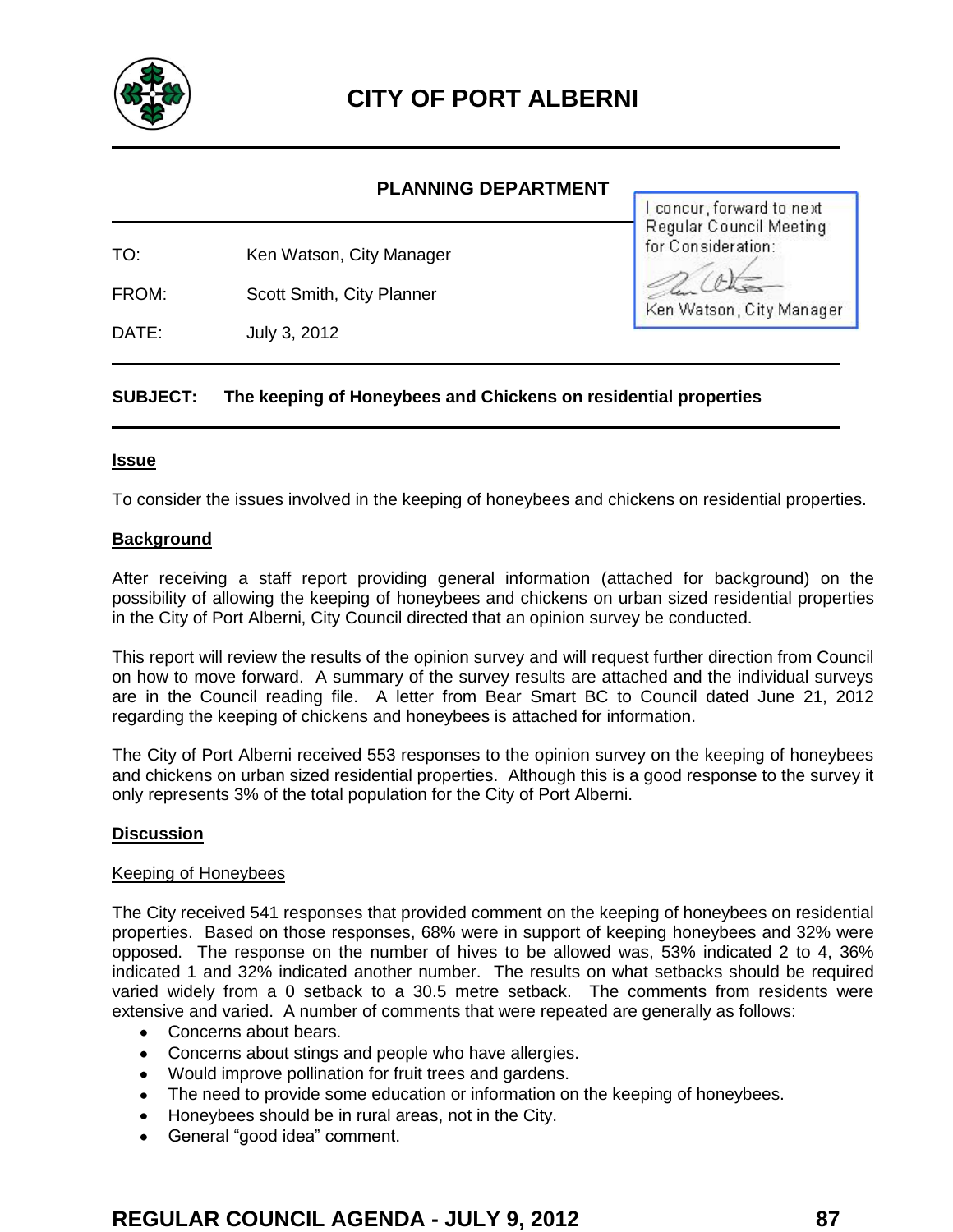# Keeping of Chickens

The City received 549 responses that provided comment on the keeping of chickens on residential properties. Based on those responses, 63% were in support of keeping chickens and 37% were opposed. The response on the number of chickens to be allowed, 70% indicated 4 to 10, 23% indicated fewer than 4 and 7% indicated over 10. The results on what setback should be required varied widely from a 0 setback to a 30 metre setback. The comments from residents were extensive and varied. A number of comments that were repeated are generally as follows:

\_\_\_\_\_\_\_\_\_\_\_\_\_\_\_\_\_\_\_\_\_\_\_\_\_\_\_\_\_\_\_\_\_\_\_\_\_\_\_\_\_\_\_\_\_\_\_\_\_\_\_\_\_\_\_\_\_\_\_\_\_\_\_\_\_\_\_\_\_\_\_\_\_\_\_\_\_\_\_\_\_\_\_\_

- No roosters.
- The requirement to provide shelter.
- The need to keep the shelter clean to prevent odour issues.
- Concerns about attracting predators and pests.
- General "Good idea" comment.

# **Options**

- 1. Direct staff to include regulations to permit the keeping of honeybees and chickens as part of the Zoning Bylaw review.
- 2. Do not consider any amendments regarding regulations for the keeping of honeybees and chickens in the City of Port Alberni.

# **Conclusions**

Although the majority of opinion survey responses were in favour of the keeping of honeybees and chickens on residential properties, there were a number of residents opposed and there was a significant amount of comments received. If City Council would like to proceed with the keeping of honeybees and chickens on residential properties, staff recommends that a number of regulations be part of any bylaw changes.In order to permit and regulate the keeping of honeybees and chickens, amendments to the Zoning Bylaw and Animal Control and Pound Bylaw would be required.Public education is also recommended on best management practices for the keeping of honeybees and chickens in an urban setting.

If reasonable regulations are in place and people take proper care, then the keeping of honeybees and chickens on residential properties could add to the sustainability of the community.

# **Recommendations**

*1. That Council for the City of Port Alberni direct staff to include regulations allowing and regulating the keeping of honeybees and chickens on urban sized residential properties as part of the Zoning Bylaw review.* 

Respectfully submitted,

 $\overline{\phantom{a}}$ 

Scott Smith, MCIP City Planner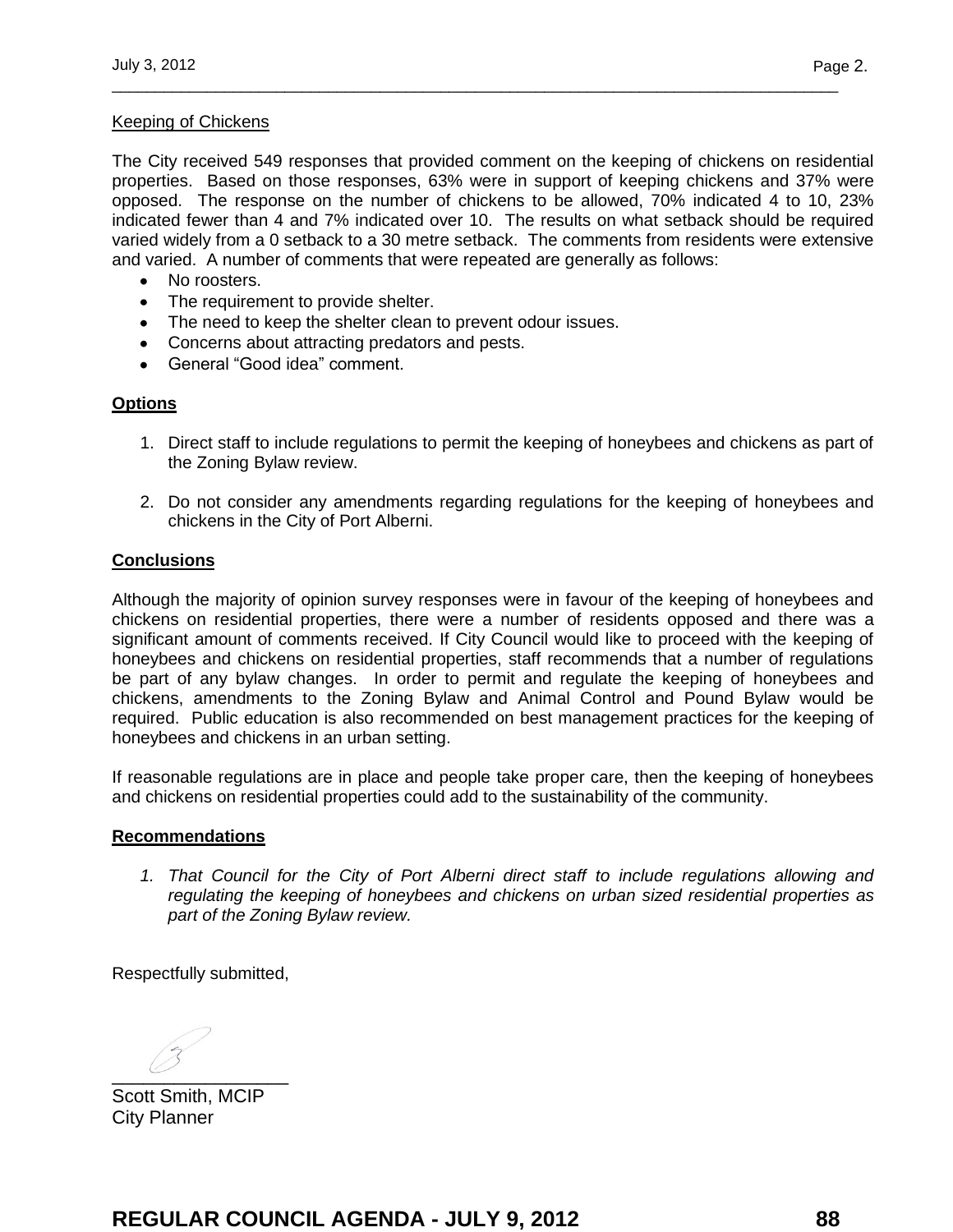

# **PLANNING DEPARTMENT**

TO: Ken Watson, City Manager

FROM: Scott Smith, City Planner

DATE: January 18, 2012

# **SUBJECT: REPORT ON THE KEEPING OF CHICKENS AND BEES ON RESIDENTIAL PROPERTIES IN THE CITY**

#### **Issue**

To consider the issues involved in the keeping of bees and chickens on residential properties.

#### **Background**

City Council had requested a report from staff on the possibility of allowing the keeping of honeybees and chickens on urban sized residential properties in the City of Port Alberni. This report will summarize some information on the keeping of honeybees and chickens on residential properties and provide some recommendations on how to move forward.

The City of Port Alberni Zoning Bylaw currently permits the keeping of bees in the A1 – Market Garden District, A2 – Urban Agriculture District and the FD – Future Development District. The keeping of poultry is currently permitted only in the A2 – Urban Agriculture District. These districts represent a relatively low number of developed properties in the City.

A growing number of municipalities in BC permit honeybees and chickens on urban sized residential properties under certain regulations. However, many municipalities do not currently permit bees and chickens on urban sized residential properties. The City of Courtenay, for example, recently considered the keeping of chickens, but after a public opinion survey, decided not to proceed with changing their regulations. Most municipalities that considered bees and chickens did have some level of public process prior to proceeding with any changes to bylaws.

#### **Discussion**

#### Keeping of bees

The Provincial Bee Act regulates the keeping of bees in BC. Among other regulations the Act requires anyone in BC who operates honeybee colonies to be registered. The Ministry of Agriculture has an Apiary Registration program to register the location of all apiaries.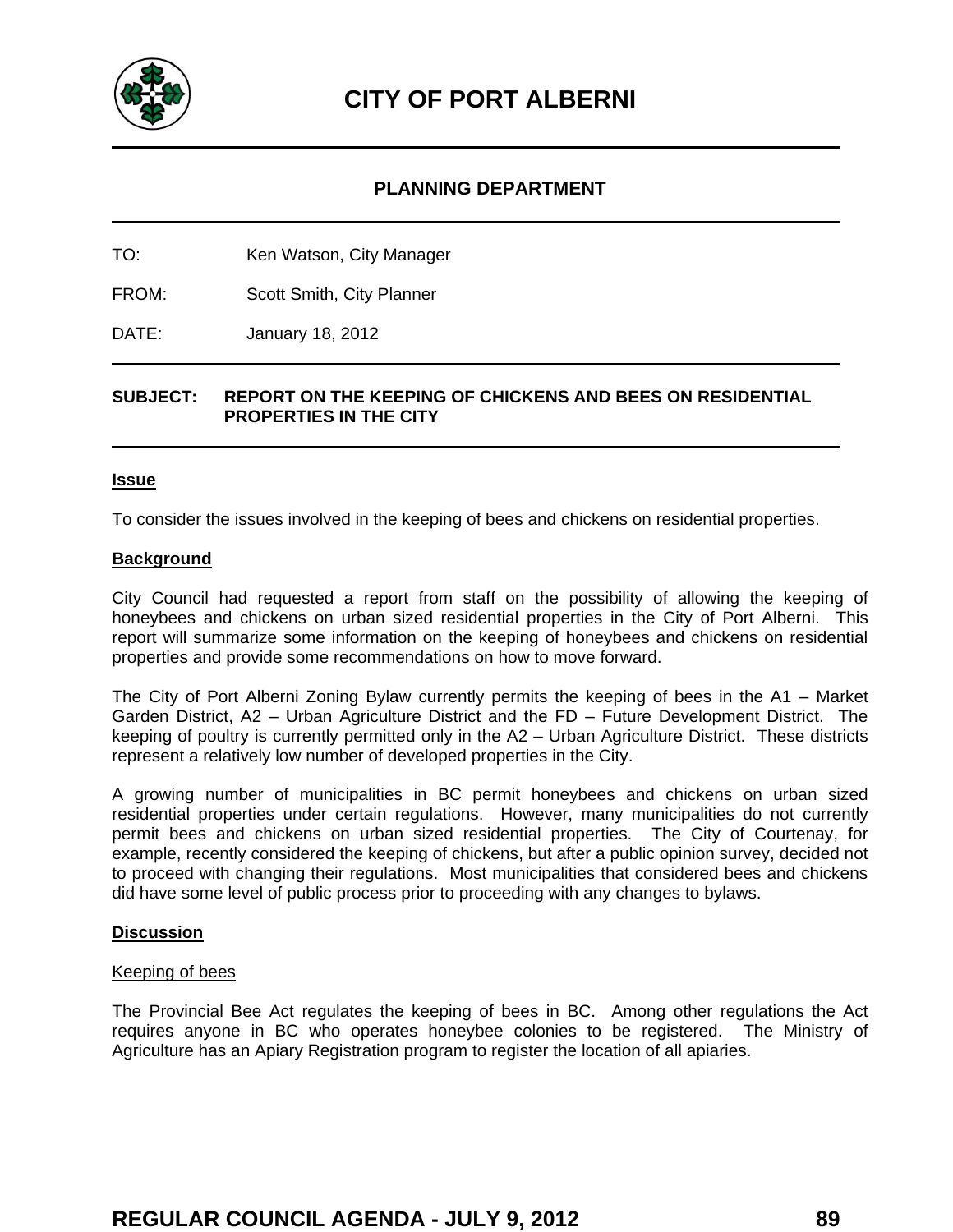In addition to the provincial regulations, municipalities that permit honeybees have additional guidelines or regulations. The following are some of the issues that have been considered by municipalities:

\_\_\_\_\_\_\_\_\_\_\_\_\_\_\_\_\_\_\_\_\_\_\_\_\_\_\_\_\_\_\_\_\_\_\_\_\_\_\_\_\_\_\_\_\_\_\_\_\_\_\_\_\_\_\_\_\_\_\_\_\_\_\_\_\_\_\_\_\_\_\_\_\_\_\_\_\_\_\_\_\_\_\_\_\_\_\_

- The flight paths of bees from hives can interfere with neighbouring properties if the hives are not positioned appropriately. In order to ensure appropriate flight paths regulations are recommended:
	- $\circ$  A beehive shall be situated a minimum of 2.44 metres (8 ft) above ground level: or
	- o The beehive entrance shall be directed away from the neighbouring property and situated behind a solid fence or hedge that is a minimum of 1.83 metres (6 ft) in height running parallel to the property line: or
	- $\circ$  A beehive shall be located a minimum of 7.6 metres (25 ft) away from the property lines.
- Honeybees will seek out water, especially during the summer months. To prevent bees from seeking water in neighbouring pools, birdbaths, ponds the beekeeper should be responsible to provide adequate water near the hives.
- Honeybees are generally not aggressive and account for a small percentage of stings. Most stings are caused by wasps. However, some people do have a risk of anaphylactic reaction to stings.
- Honeybee colonies occasional swarm in late spring or early summer. Honeybees are not generally aggressive during a swarming, however, the presence of a swarm can be concerning to people. Experienced beekeepers can gather a swarm fairly easily.
- The municipalities researched which permit honeybees only allow hives to be located in the rear yard and limit the number of hives based on lot size, with a maximum of four beehives.

# Keeping of Chickens

Where municipalities have adopted regulations to permit the keeping of chickens in an urban setting, some standards are outlined below:

- The number of chickens allowed in urban areas generally range from four to ten.
- The majority of municipalities do not allow roosters to be kept in urban settings. Roosters are not allowed because of the noise and they are not necessary for egg production.
- Structures for the keeping of chickens were generally required to prohibit chickens from running at large for their safety from vehicles and predators, to avoid making a nuisance for neighbours and to ensure that owners are in controls of the animals. A coop and enclosure (run) of approximately 1.3 m<sup>2</sup> (14 ft<sup>2</sup>) per hen is recommended by several sources for the best management practices for the care of urban chickens.
- Many municipalities do not identify a minimum lot size for the keeping of urban chickens. However, most municipalities do require setbacks from property lines for the keeping of chickens. These setbacks vary widely from 1 metre to 15 metres. Most municipalities do not allow chickens and their structures to be in the front yard or even visible from the street.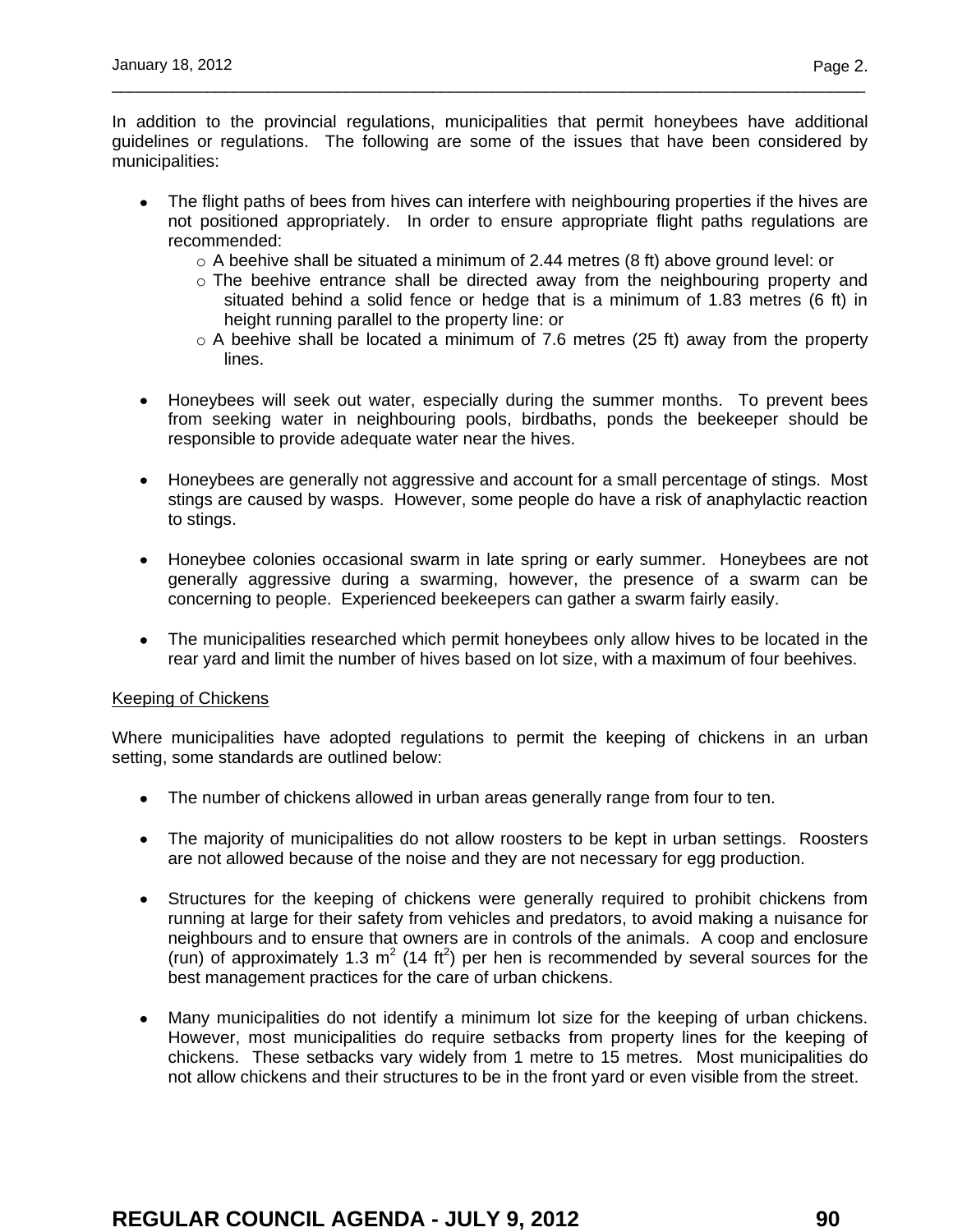There would likely be some increased workload for the Bylaw Enforcement Officer and the City would need to discuss with the SPCA regarding chickens that get loose. Some municipalities require registration of urban chickens.

\_\_\_\_\_\_\_\_\_\_\_\_\_\_\_\_\_\_\_\_\_\_\_\_\_\_\_\_\_\_\_\_\_\_\_\_\_\_\_\_\_\_\_\_\_\_\_\_\_\_\_\_\_\_\_\_\_\_\_\_\_\_\_\_\_\_\_\_\_\_\_\_\_\_\_\_\_\_\_\_\_\_\_\_\_\_\_

Public education on best management practices for the keeping of honeybees and chickens in an urban setting would be recommended if the City wishes to permit the keeping of honeybees and chickens. There are many sources of information that could be made available.

In order to permit and regulate the keeping of honeybees and chickens, amendments to the Zoning Bylaw and Animal Control and Pound Bylaw would be required.

If City Council would like to consider changing the City bylaws to permit the keeping of honeybees and/or chickens on urban sized residential properties, staff recommends that some public feedback be gathered before proceeding. City staff would prepare some educational information for the public and then gather public comment. Staff recommends that information and a short survey be placed on the city website and that information and survey be mailed out with the next utility bill.

Staff would bring the results of that survey back to Council and request direction on whether to proceed with amending bylaws for the keeping of honeybees and chickens. A formal public hearing would also be required as part of the Zoning Bylaw amendment process.

# **Options**

- 1. Prepare and publicize educational material regarding the keeping of honeybees and chicken in urban areas and conduct a public opinion survey on these issues for Council's information.
- 2. Do not consider any amendments regarding regulations for the keeping of honeybees and chickens in the City of Port Alberni.

# **Recommendations**

- *1. That Council for the City of Port Alberni direct staff to prepare educational material on the keeping of honeybees and chickens on urban sized residential properties.*
- *2. That Council for the City of Port Alberni direct staff to conduct an opinion survey on the keeping of honeybees and chickens.*

Respectfully submitted,

Scott Smith, MCIP City Planner

\_\_\_\_\_\_\_\_\_\_\_\_\_\_\_\_\_\_\_\_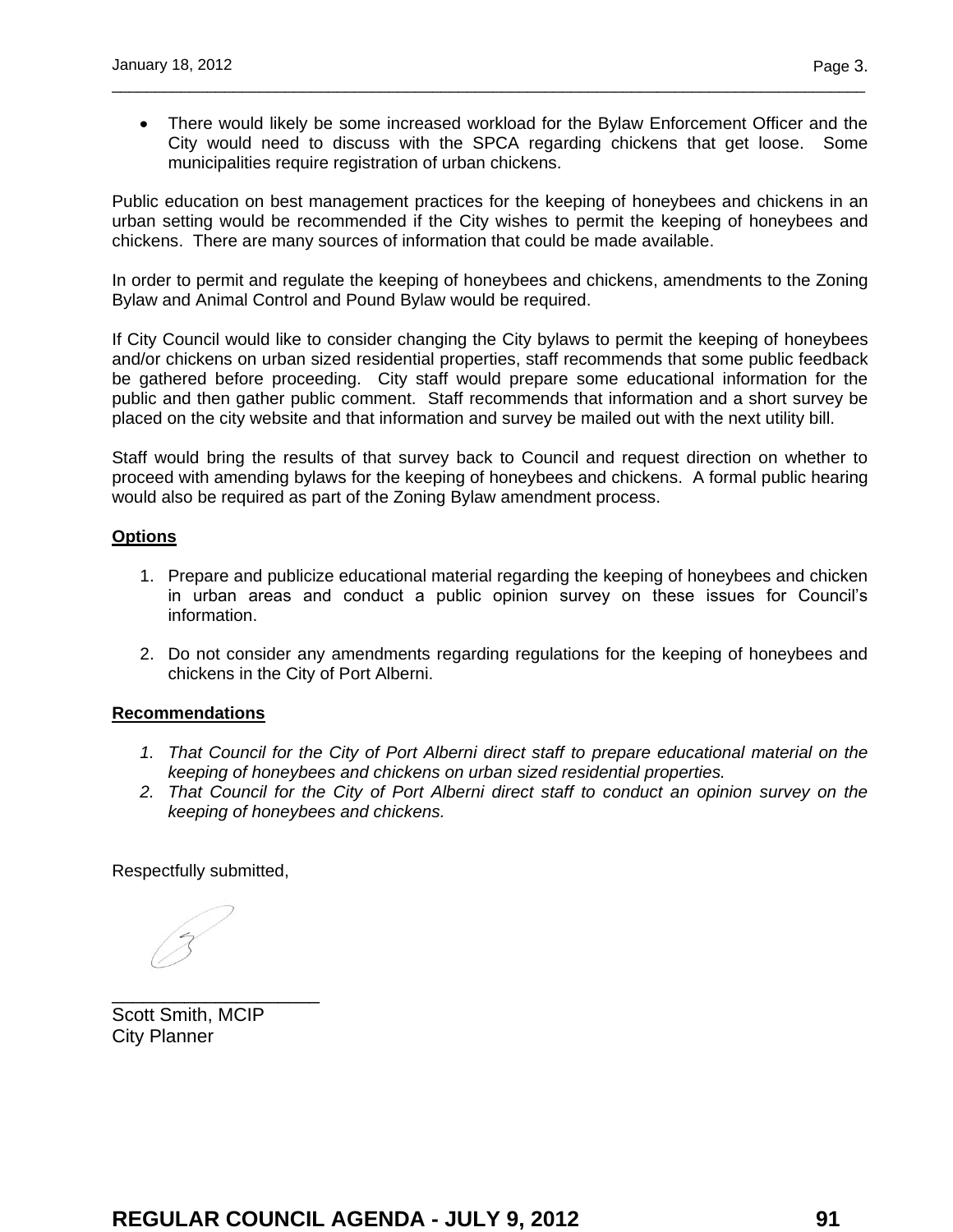

539 Seaward Way, June 21, 2012 Qualicum Beach, BC V9K 1T8

Mayor, John Douglas and Council 4850 Argyle Street City of Port Alberni

Dear Mayor and Council,

Re: Backyard Chickens and Honeybees

Since 2004, Bear Smart BC has been working in partnership with the Ministry of Environment to reduce human-wildlife conflict in local communities. Bear Smart BC prepares professional correspondence with Municipal and Regional representatives and coordinates the administrative details of implementing wildlife management strategies. Bear Smart BC has achieved a high level of success in communications and teamwork with Municipalities, Ministry of Environments Officials and other integral partners receiving a Premier's Award for Excellence in 2008.

We share the concern of City Administrators that backyard chickens and honeybees may lead to an increase in human-bear and human-cougar conflict placing further risk to the security and safety of local residents. We also acknowledge the sensitive nature of this topic as Port Alberni moves towards local food sustainability and Bear Smart Community Status.

Should the proposal move to Council adoption, Bear Smart BC can assist the City with developing effective bylaw guidelines as well as public education strategies to promote best practices for urban agriculture.

- 1. Develop regulations in the appropriate bylaw that chicken coops and beehives must be protected from access by dangerous wildlife.
- 2. Develop a monitoring system to identify bear and cougar activity
- 3. Implement a community survey system to identify ways to gain voluntary compliance to wildlife safety initiatives. Partake in the development of recommendations based on the results of the community survey.
- 4. Funding the development of the "Bear Smart" education materials to include effective ways to protect chicken coops and beehives from wildlife i.e. electric fencing.
- 5. Funneling education materials through utility bills, development permits, City brochures, City newsletters, City website and media correspondence.

Thank you for your consideration to proactively manage public safety and wildlife stewardship in your community,

Regards,

Crystal McMillan MA Executive Director, Bear Smart BC 250-951-9453

Christina Brack Communications Director, Bear Smart BC 250-723-9200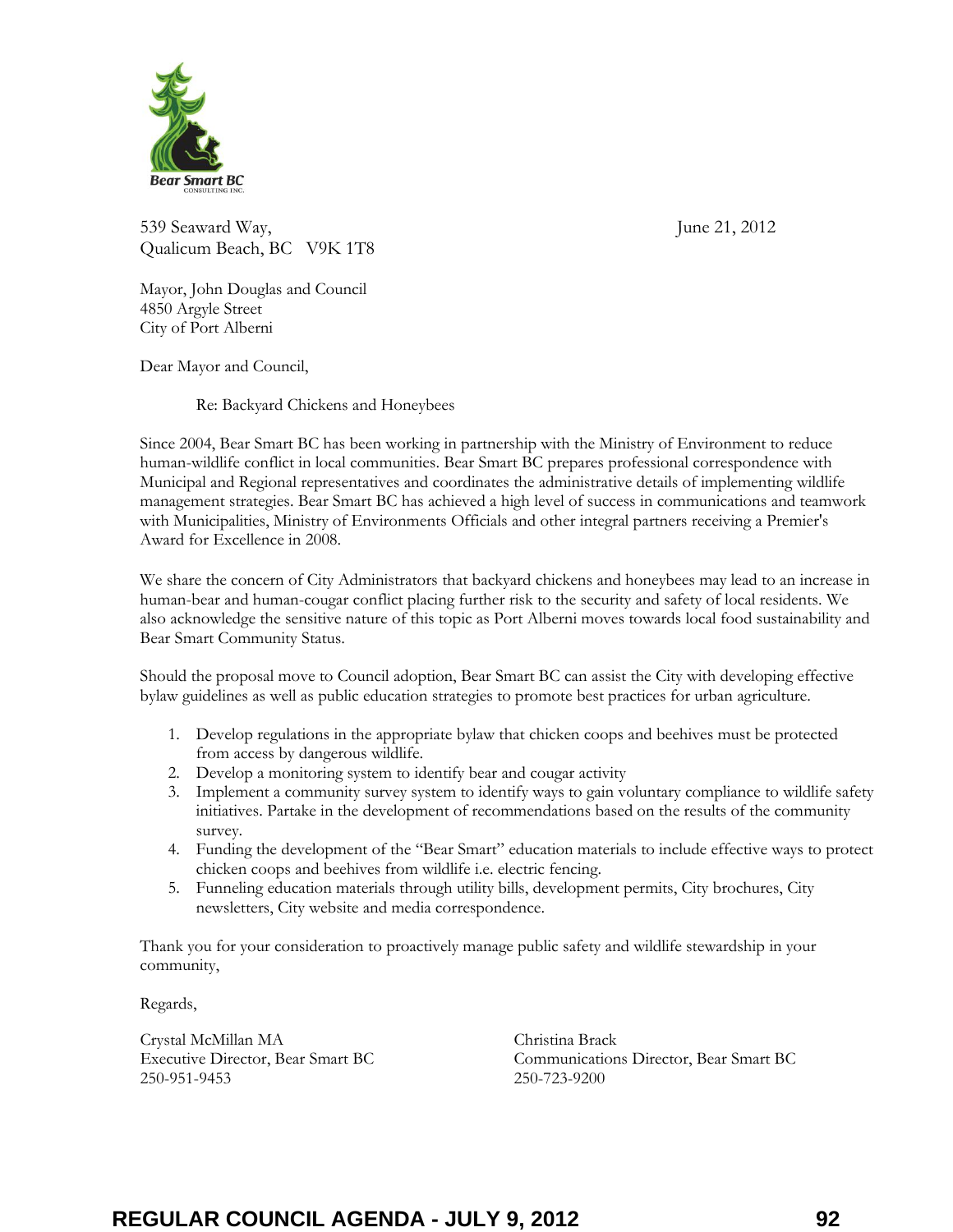

# CITY OF PORT ALBERNI

**City Hall Planning Department** 4850 Argyle Street, Port Alberni, B.C. V9Y 1V8 Telephone: (250) 720-2808 Fax: (250) 723-3402 www.portalberni.ca

#### **Survey Total = 553 responses**

**Chickens** 

| 1. Are you in favour of allowing the keeping of chickens on residential properties in the | Yes | No  |
|-------------------------------------------------------------------------------------------|-----|-----|
| <b>City of Port Alberni.</b>                                                              | 346 | 203 |

| . If Yes, how many chickens should be allowed?<br>2. If | Jnder 4 | 4-10 | Over 10       |
|---------------------------------------------------------|---------|------|---------------|
|                                                         | 7c<br>- | 241  | $\sim$<br>ں ے |

| 3. What setback from property lines should be required?                               |                  | .6 metre         | 1 <sub>m</sub>   |
|---------------------------------------------------------------------------------------|------------------|------------------|------------------|
| Rear yard - 15-20 metres from any residence                                           |                  | $\overline{2}$   | 33               |
| 2 metres - for "open air" fence. No setback if enclosed coop or solid, no gap, fence. |                  |                  |                  |
| Backyard with alleyway $-1$ metre                                                     | 1.2 <sub>m</sub> | 1.5 <sub>m</sub> | 1.8 <sub>m</sub> |
| 3 metres and adequate fencing to stop them from wandering into neighbours yards.      | 7                | 14               | 1                |
| Bylaws should be similar to those for pets in that the owner needs to take            |                  |                  |                  |
| responsibility for their animals.                                                     |                  |                  |                  |
| Zero from back lane, 3 metres from neighbor                                           |                  |                  |                  |
| 1 metre along adjacent house property boundaries. 10 m from main streets and 0 m      | 2 <sub>m</sub>   | 2.4 <sub>m</sub> | 3 <sub>m</sub>   |
| along alleyway. This would ensure that chickens were kept in people's backyards.      | 13               | 2                | 36               |
| 1 metre setback would be sufficient unless the property was on an alley, in which     |                  |                  |                  |
| case no setback should be necessary                                                   |                  |                  |                  |
| 1.2 m for side and rear property lines, and 6 m from the front property line          |                  |                  |                  |
| Can be against back alley fence or at least 5 feet from other fence line. Backyard    | 4.6 <sub>m</sub> | 5 <sub>m</sub>   | 6 m              |
| only.                                                                                 | 7                | 6                | 4                |
| Backyard only                                                                         |                  |                  |                  |
| No concern with this should be contained by appropriate fencing                       |                  |                  |                  |
| Owner's discretion                                                                    | 7.6 <sub>m</sub> | 10 <sub>m</sub>  | 12 <sub>m</sub>  |
| Shouldn't matter                                                                      |                  | 4                | $\mathbf{1}$     |
| As long as they are in the backyard                                                   |                  |                  |                  |
| As I expect chickens and bees to be placed in backyards rather than close to busy     | 15 <sub>m</sub>  | 30 m             | $1-2$ m          |
| streets, I don't feel that setbacks are helpful or necessary                          | 5                | 1                | 3                |
| Makes little difference to me if a decent fence is in place                           |                  |                  |                  |
| Rear of yard $-3$ m from any neighbor                                                 |                  |                  |                  |
| None on the back, 2.4 m from the sides                                                |                  | $2-4m$           | $2-5$ m          |
| I would take advice from similar sized municipalities                                 | 1                | 1                | 1                |
| If no near neighbours, why restrict placement?                                        |                  |                  |                  |
| Same as house                                                                         |                  | $5-10$ m         | $10-15$ m        |
| What has worked in other communities such as Victoria?                                |                  | 2                | $\overline{2}$   |
| Normal set back                                                                       |                  |                  |                  |
| Centrally-located - wire-caged area                                                   |                  |                  |                  |
| Same as defined by other cities                                                       |                  |                  |                  |
| Backyard $-6$ m from property line                                                    |                  |                  |                  |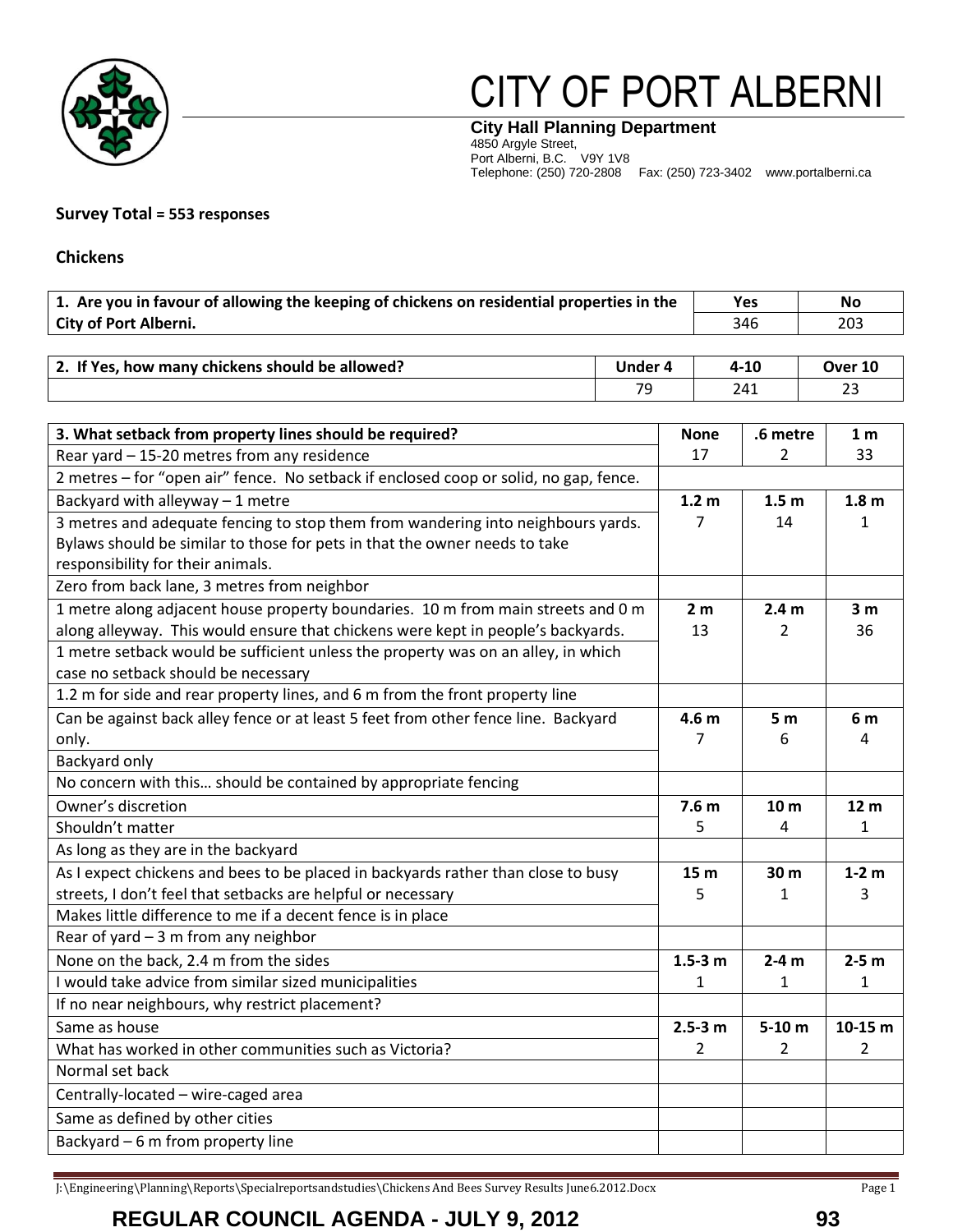| Depends on the lot size. I would be happy with knowing the enclosure or run could              |  |  |
|------------------------------------------------------------------------------------------------|--|--|
| in no way be attached or have use of neighbouring fence requiring a walkway                    |  |  |
| between neighbouring fence and enclosure.                                                      |  |  |
| 3 metres for any composting of manure                                                          |  |  |
| Why a set back? Viewing allows interaction of neighbours.                                      |  |  |
| Backyard                                                                                       |  |  |
| Keep penned up                                                                                 |  |  |
| Normal with current bylaws re: yardspace                                                       |  |  |
| Minimum                                                                                        |  |  |
| As in most other communities with similar property sizes                                       |  |  |
| Standard/minimum                                                                               |  |  |
| Same building code for new construction as indicated in this note.                             |  |  |
| Depending on lot size and number of chickens, from 1-3 metres reasonably suited to<br>lot size |  |  |
| As far back from the neighbours as possible                                                    |  |  |
| Non-issue                                                                                      |  |  |
| Depends on the lot                                                                             |  |  |
| Discuss with neighbours                                                                        |  |  |
| Someone with a big yard                                                                        |  |  |
| Not sure                                                                                       |  |  |
| As far away from neighbours as possible                                                        |  |  |
| Same - no change                                                                               |  |  |
| If the yard is fenced none to .6m                                                              |  |  |
| Not sure about this, but maybe about 2-3m, depending on the size of the yard                   |  |  |
| A proper chicken coop should be fine                                                           |  |  |
| Defer to City employees' recommendations                                                       |  |  |
| Depends upon barriers, like fences or hedges. Stringent setback regulations may                |  |  |
| prevent some people from having chickens. I think what's more important than                   |  |  |
| setback is having a yard, chicken run and coop which are designed so as to deter               |  |  |
| predators. With a little research (internet is great) this is easily accomplished.             |  |  |
| Doesn't matter to me                                                                           |  |  |
| Not sure, but as long as they have a place to be contained and are not annoying to             |  |  |
| the neighbor                                                                                   |  |  |
| Same as for sheds, garages, etc.                                                               |  |  |
| As proposed                                                                                    |  |  |
| Within your own property line                                                                  |  |  |
| Far enough from other houses because of smell                                                  |  |  |
| As determined by City staff                                                                    |  |  |
| Sides and back 1.5m, front 7m                                                                  |  |  |

#### **Comments:**

| Rules on waste (toxic)                                                                                               |
|----------------------------------------------------------------------------------------------------------------------|
| I think it's a good idea                                                                                             |
| Great idea                                                                                                           |
| Chickens, not roosters                                                                                               |
| They must be allowed to have free range – so they can't just be in a cage, there has to be some way for them to have |
| some range space, and also shade                                                                                     |
| Although I am in favour of some people keeping chickens, by nature chickens attract predators like raccoons, cougars |
|                                                                                                                      |

J:\Engineering\Planning\Reports\Specialreportsandstudies\Chickens And Bees Survey Results June6.2012.Docx Page 2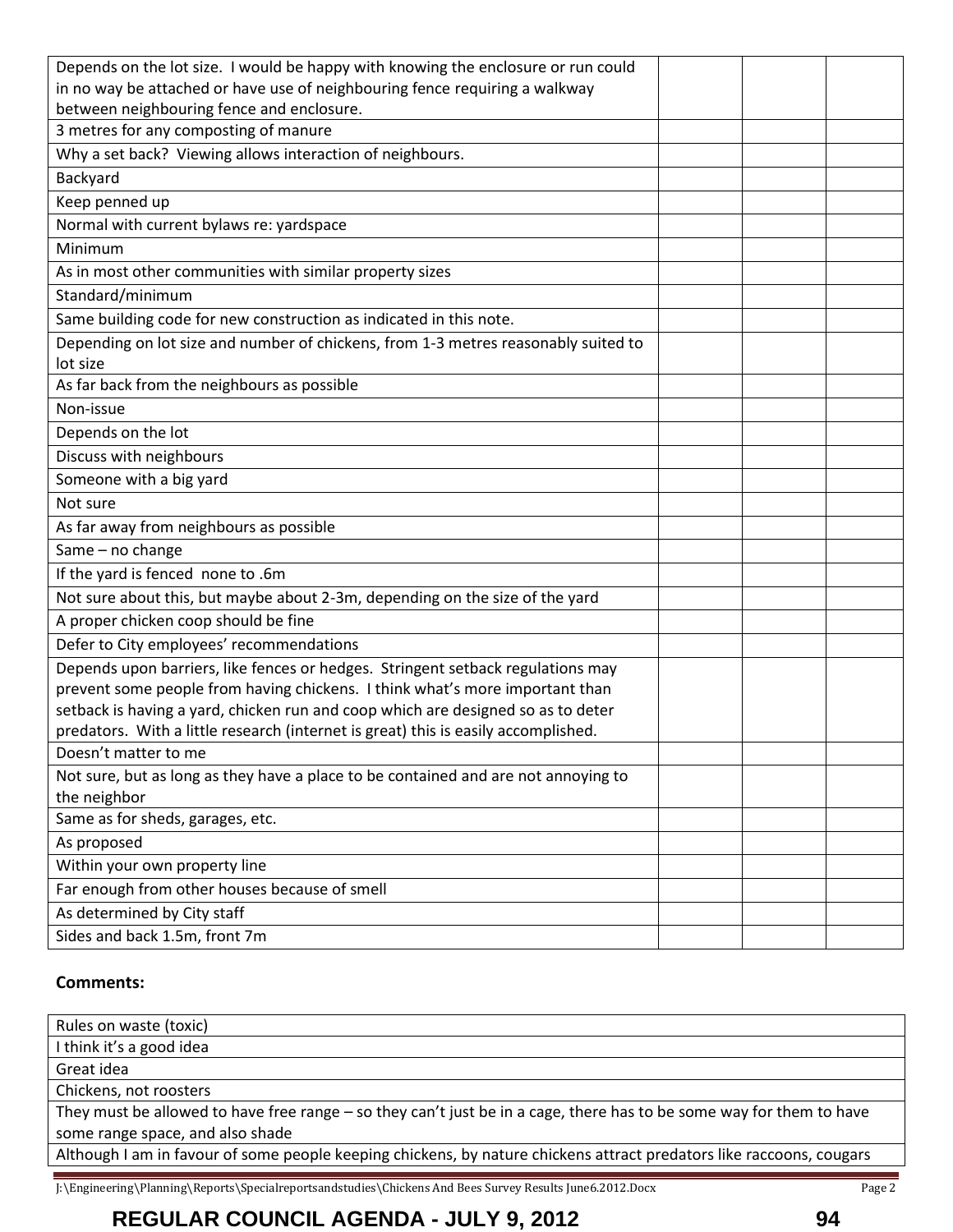and bears

Need to be kept off the roads

No roosters

I think this is an excellent idea! I think the biggest concern is making sure the chickens aren't running around the city, so persons who have chickens on their property should have a fence or an area for them to be kept away

It's about time!!! Finally PA is getting with the times!!!

They are great and quiet and wonderful!

This would be such a progressive initiative for Port Alberni to ensure that our town is sustainable in local, low cost and quality food production!

Should not be able to run freely in residents yard. Must have proper enclosure/run for the chickens to run in.

Great idea, especially in a low income community. Roosters aren't that noisy. People/cards and alarms/dogs etc. can be noisier.

No roosters

Should be kept from getting on the roads causing a hazard

Bigger properties should be able to have more, smaller – less.

Must not adjoin neighbours' fences (separate from existing regular fence) enclosure

Cleanliness of course being important to deter rats, and smell

No roosters. Ask 3 closest neighbours for written consent

I think there should be some inspection of cages/coops to ensure that chickens are being housed safely and cared for in a humane manner

Hens good, no roosters! You don't need roosters to have eggs. You should've explained this to most uneducated people.

No roosters

As a general guideline, governments should obstruct the activities of property owners as little as possible

I think it is a great idea, would love to have a few in my yard

Chickens a wonderful walking, fertilizing, bug-eating yard companion. I look forward to being able to have a few! They are smart and totally fit into healthy living. Easy to raise and a great learning tool for kids

No roosters in the city! Hens – laying chickens ok. Most people think chickens means noisy roosters. You should explain that eggs doesn't mean or need roosters

Hens ok! No Roosters!

In this current situation we should be doing everything possible to encourage home food production and I and my husband are more than willing to listen to clucking chickens – better than yappy little dogs and drunken louts on the street. At least you can eat the chicken that gets too loud.

Valuable for food production

City should also provide some basic regulations around the structure required to house the chickens

No roosters

I am very happy to see that this is being considered what with the rising costs of food and the growing concern for sustainability and food safety

I think it is a fabulous idea

No roosters. I would like to have a few chickens and hope the bylaw is passed in favor of allowing them

Keep in clean and tidy. No roosters. Need chicken pen to be safe.

Please support backyard chickens. Important for food security, and composting and gardening.

Allow for temporary increase in numbers (max. 6 chickens under 8 weeks of age) for a hen hatching eggs. This would allow serious hobbyists to buy small clutches of hatching eggs from breeders of rare or unusual breeds. Cockerels are unlikely to crow before 8 weeks.

Setback from back alley should be less than one meter

Roosters can be very noisy, especially on weekend mornings! I agree that it is fair to limit them in the city Great idea

No roosters, enclosure for sure!

A wonderful idea to get food locally, good for environment

It seems like a great idea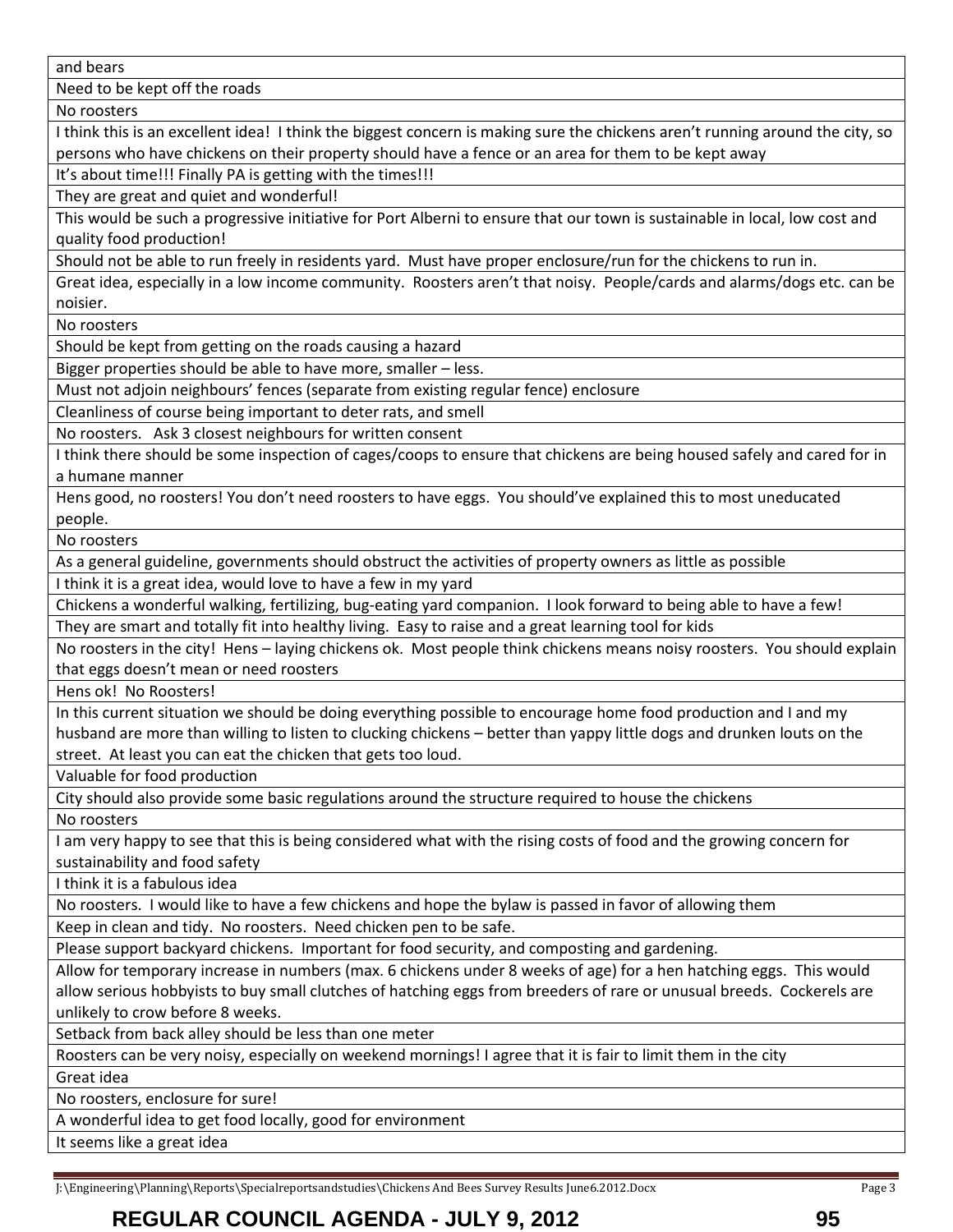No roosters

I'm ok with it as long as bylaws are in place – and enforced – to keep chickens from being a nuisance and a health hazard to neighbours. Fencing should be required, as well as visual barriers eg. Solid fencing or hedge. Bylaws should be enacted regarding cleanliness and health. Neighbours should not have to put up with the odor and mess from ill-kept chicken coops, nor with escaped chickens running around loose in other peoples' yards or in the street. Chicken coops should be licensed, with annual fees to help with cost of enforcement. There should also be annual inspections to make sure regulations are being followed. Repeated violations should result in confiscation of chickens and ban from person owning any more. Maximum number should be geared to size of property, eg. Fewer chickens in a small yard. Chickens should be restricted to back yards.

As long as the chicken waste is being cleaned properly I don't see an issue

Must ensure that they are properly cared for

A good idea – fresh eggs and they will reduce the amount of food waste going into the garbage

The bylaw should include provisions against excessive noise and especially smell

No roosters

My family kept chickens and honeybee hives on rural property within the city for years with no neighbourly issues

Regarding #'s, more choice. I'd favour 6 but certainly not 10. If every home were to have 10, wow … what a noise. There should be a requirement for being sheltered at night (dark). Somewhere away from feral cats, raccoons and such. Chickens should have some free run, I would not support caged all the time whatsoever. That would change my support of the idea.

Area must not be an eyesore

Must fit in with neighbourhood

They provide a sustainable food source and are fun to raise and learn with your family

Important for healthy food

No roosters, must be cleaned regularly

Definitely agree with no roosters. Education should be provided regarding dangers to chickens including raccoon and dog proof enclosures

It's ok as long as the noise is minimal and no roosters!

This is a very sustainable thing to do

Excellent. Clean food!

They are useful, fun, provide compost and most of all, eggs that are healthy, and fresh

They do no harm and environmentally friendly. They convert scraps to fertilizer and produce healthy fresh eggs. It is a  $win - win$ .

Must be contained on property

Should be yearly inspection of chicken coop re condition of hens/properly cleaned coops/adherence to city bylaws re this subject

The pen and coop should have solid walls facing the sideyards

No roosters

Certain areas of the city have quite a large raccoon population. This may cause issues.

Rooster crowing

They must be taken care of, have adequate protection, food and water

I don't understand why people haven't been allowed to keep them. Possibly some information as to why the bylaw was initially instilled would help educate people.

Free run within an enclosed area (including wire or other cover) is preferable to restriction to a very small space. They should be kept inside a secure coop at night to discourage predators. The coops need to be maintained to a proper standard of cleanliness. With these conditions met, I completely support people who want to keep chickens within city limits.

Chickens are wonderful! More people should have them inside the city limits!

As long as the manure is cleaned up, and not causing a stink for the neighbours, especially in summertime

Allowing chickens is a forward thinking sustainable idea that Port Alberni must adopt!

Cleanliness must be of the same standards that SPCA applies to dogs and cats. Chickens at large should be dealt with the same way that the SPCA deals with dogs at large.

Empower bylaw officer to fine for neglect – ban resident from owning chickens that are neglected. No roosters

J:\Engineering\Planning\Reports\Specialreportsandstudies\Chickens And Bees Survey Results June6.2012.Docx Page 4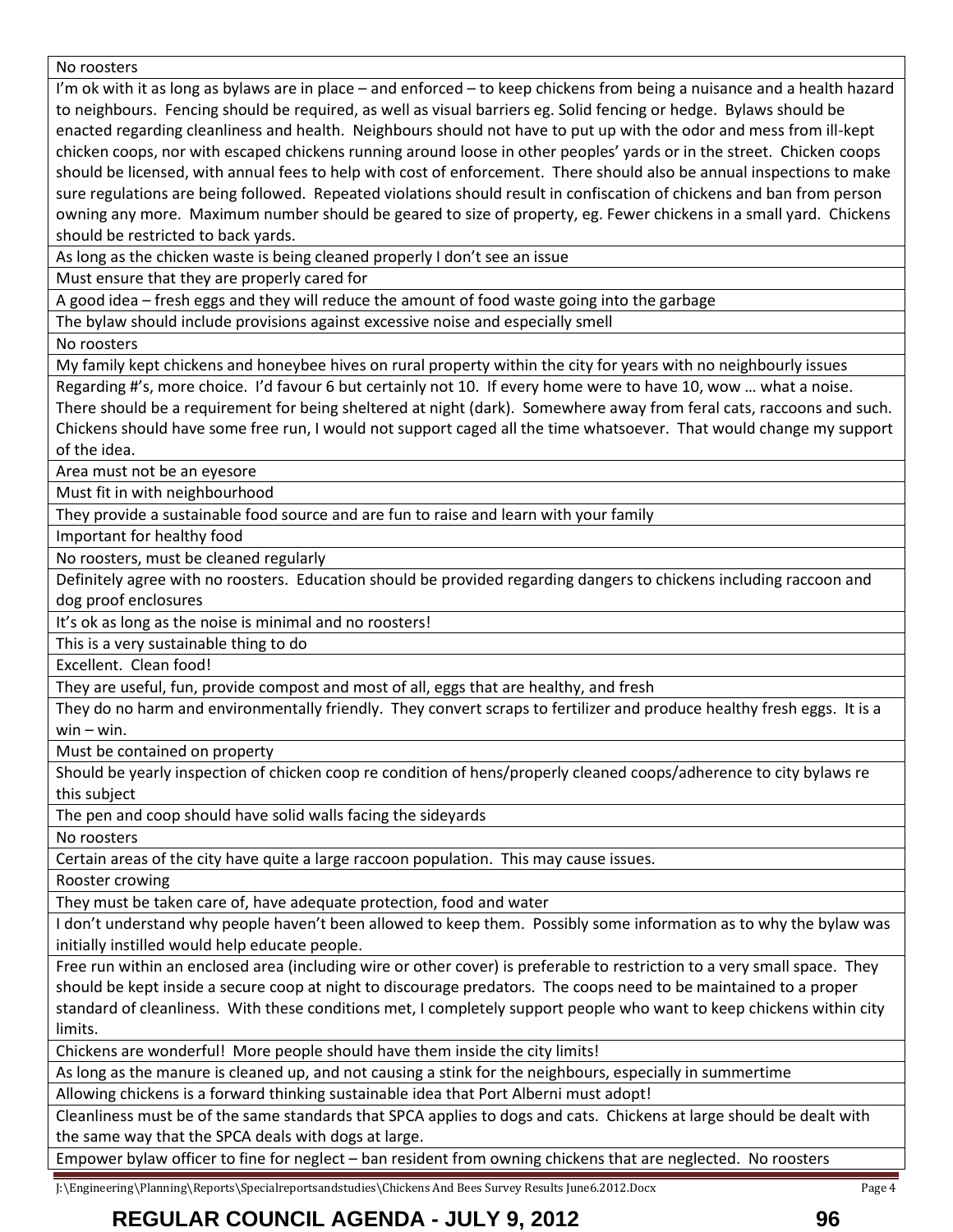I like the idea of being able to have chickens within the city limits.

Urban agriculture is essential for the food security on Vancouver Island's food security crisis. Chickens are crucial to this. The part of the chicken coop facing a neighbour's property should be a solid wall

I think the amount should be 6 or less and definitely no roosters and people should be given a handout on how to properly keep chickens and how the chicken coop should be

No roosters

4-10 per 60 feet – city lot allow multiples per # of lots. Hire certified bylaw officer paid from permit fees. Enforce bylaws with fines where necessary

Well of course animal abuse is always a concern! Chickens getting loose and running in the streets. People may let their chickens get out of control and have too many roosters. 2 is way too many!

No roosters

Yard must be solidly fenced (5 ft at least)

Chickens should be contained in back yard, not free roaming. If chickens get out and onto road or other yards owner is responsible for the loss. If my dogs hurt/kill a loose chicken in my yard I should not be to blame! No roosters.

I think it's important to give city residents opportunities to manage their own natural, sustainable food sources. I would love to see a trend of responsibly cared for backyard chickens.

Number of laying hens - limit of 4-6. Meat birds 12-15 as some are lost in raising.

Everyone should be allowed to keep chickens for eggs for their family and a little more to sell or give away. A great way to encourage healthy low cost eating for our city's families.

No roosters

No roosters

This, really, comes down to having a healthy community who is self-sustaining. Who can argue with free-range chickens and eggs feeding our families?!

I think every household should have chickens to minimize waste, fertilize gardens and provide local food

Sounds like a great idea, environmentally friendly for food waste (they love it) and a good way to tech our kids about food, as well as an economical solution

Should be contained to their own yard

No roosters allowed

I hope you will get this change in place early enough that chickens can be ordered next spring.

Only if property large enough to accommodate – need proper care and facility

Meat birds should be included with a limit of ten, standard timeline of butchering. Laying hen max of 6 per standard family. Limits on the amounts should result in fines and loss of privilege to prevent a money making venture. Chickens should be required to be in a completely enclosed (covered) enclosure to prevent escape.

# chickens should be per range of sq ft of yard (lot size – house size). As this would be hard to measure accurately without a great deal of cost, approximations would be fine. The point is that a 4000 sq ft lot with a house footprint of 1000 sq ft (leaving approx. 3000 sq ft of yard) should have less chickens than a half acre property with a 2000 sq ft house footprint ( $\approx$ 19000 sq ft of yard) Something like: < 4000 sq ft yard = 4 chickens, 4000-10000 sq ft = 8 chickens, 10k-30k sq ft = 12 chickens,  $>$  30k sq ft = 20 chickens

Chicken coops and runs must be kept in good repair, and if neighbor complains of conditions or smell are validated by unannounced inspection, a warning will be issued. After two warnings separated by 2 weeks each, a third violation will result in the animals being confiscated and auctioned off or destroyed depending on recommendation from a vet I think this is a step in the right direction

Better than any psychotic rottweilers or pit bulls or any dog that yaps all day. No one is bitten or frightened by a chicken I can't believe this city is JUST starting to do this. It's time PA joins the  $21<sup>st</sup>$  century.

Absolutely, great idea. Glad the city is finally considering this. Most municipalities in US/Canada allow some urban chickens/bees.

I think it's about time! I'm 100% for it.

It should be permitted with licensing. It should be mandatory that every person wanting to keep chickens take and pass an accredited course endorsed by the city, for the care and maintenance of the animals and their housing/cages. A contract should be signed with every person who wished to keep chickens and the City and SPCA to have the right to inspect, with unannounced spot checks at any time to ensure there is no neglect or abuse. As well, at the time of controversy with the neighbours, mediation is available and a panel has the right to take privileges away (keeping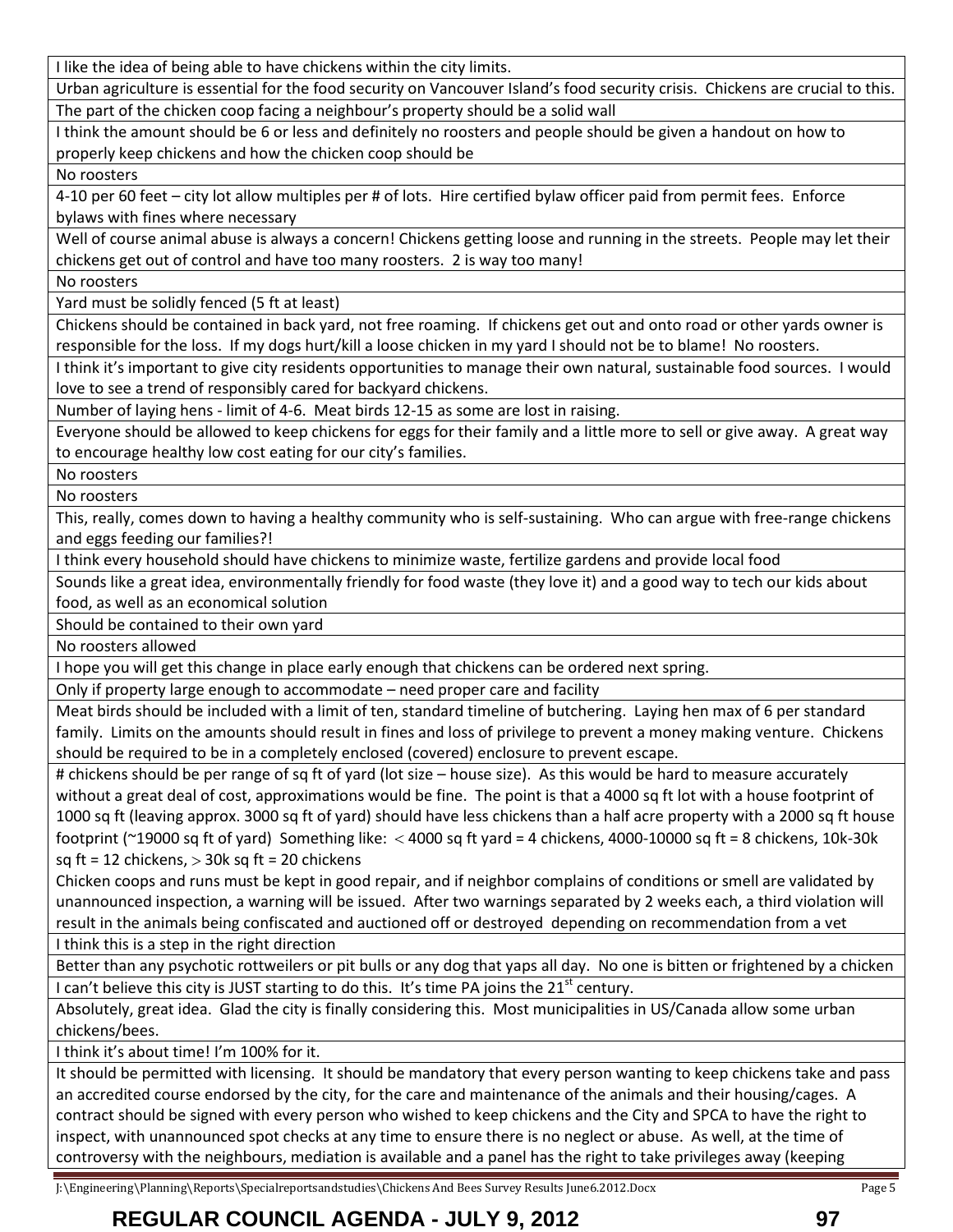chickens). As well, there should be a temporary permit for a one year trial basis that can be revoked at any time based on the discretion of the City/SPCA based on the person's ability to properly care/maintain the animals and their housing.

On one hand the City is attempting to be Bear Aware, yet the keeping of chickens and bees seems to be at odds with this. The bears will be attracted to the scent of the feed and become problematic, just as they are with garbage left out. Also rats could become a problem as well as raccoons.

Chickens smell. Chickens attract rats. If people want to keep chickens they should be living outside city limits. This is one of the reasons I bought a house inside city limits. I will seriously consider living elsewhere if the City allows people in city limits to keep farm animals.

Reason for NO: concern of structures; appearance, cleanliness surrounding area, smell of not kept clean

Possibility to attract bears

Electric fencing is strongly recommended to deter predators, feed must be secured as to not be accessible to pests, scavengers and wildlife

Meant for farms, hobby farms

I grew up on a farm with over 200 chickens ... I know they like to have lots of room to run around. They belong on farms.

It's not so much about the keeping of chickens, it's more about the associated disputes that will be caused. Chickens can breed uncleanliness of yards, more so than they are now. Apparently people, if they don't like the rules of the City, move to the rural settings, where houses are a lot further apart. Chickens can bring unwanted and unwarranted rodents and other animals to an area.

Not allowed!

Draw rats and raccoons!! Already too many in town

They should be kept on farms.

Regardless of how many chickens are allowed, there will be an unpleasant odour. My mother raised chickens when I was a child, never more than 10. The smell of the chicken coop was very unpleasant. It was kept at the back of our rural property of 2 acres. The food attracts rats and raccoons. The chickens themselves attract raccoons. Raccoons break through wire fencing to get to the chickens. Chickens belong on rural properties (like the one where I grew up), not on City properties. There's also the problem of the City trying to monitor what people are doing, especially if they have no experience with raising chickens. I could see the SPCA having to get involved in several case a year.

Only in rural areas

No roosters!! Chickens attract other animals (predators) which are considered a nuisance in residential areas. Move to the country if you wish to do country living.

They stink if aren't cleaned daily

Chickens belong in the country and should be checked to see if they are well cared for

On behalf of my husband and myself we are not in favor of this proposal. If we wanted the smell and sound of rural life we would live out of the city. We live on 4<sup>th</sup> Avenue and had a neighbor on the street raising chickens followed by two goats, all of which are now gone. We did notice that the run-off from his lawn where these animals were kept came right across the sidewalk. The pen the chickens were in at first was very nice but with so many birds they were in constant slop and manure. We have enough abused animals in this town without adding farm animals. When they are no longer wanted they will most likely be released wherever and also attract larger predators such as cougars into city limits. We really feel the SPCA has enough to deal with, let's not add fuel to an ever-burning fire.

Chickens belong in rural areas like Beaver and Cherry Creek

Sorry but they do attract rats, mice and raccoons. I had neighbours in Ucluelet that had chickens. I belonged to 4-H poultry club years ago. If you want chickens, move to the country.

Move to the country

Are you kidding? It's the city not the country. We are trying to develop the City not move backwards.

The idea of having chickens within city limits is just totally ridiculous. I would not want to be sitting on my patio to enjoy dinner, etc. and be smelling chicken droppings, and how do you plan on policing how many chickens people would have? Would you send out bylaw officers to count chickens at taxpayer's expense? If Port Alberni wants to be a city and not a hamlet, then Council should act like a city.

Chickens belong on farms not in residential areas or rural settings with at least ½ acre of property. Our housing prices are sinking more and more and I don't think having chicken coops in the backyard will enhance the sales value of one's house! Plus I feel they would attract predators such as cougars, bears, raccoons etc. and RATS!

You want chickens, move to the country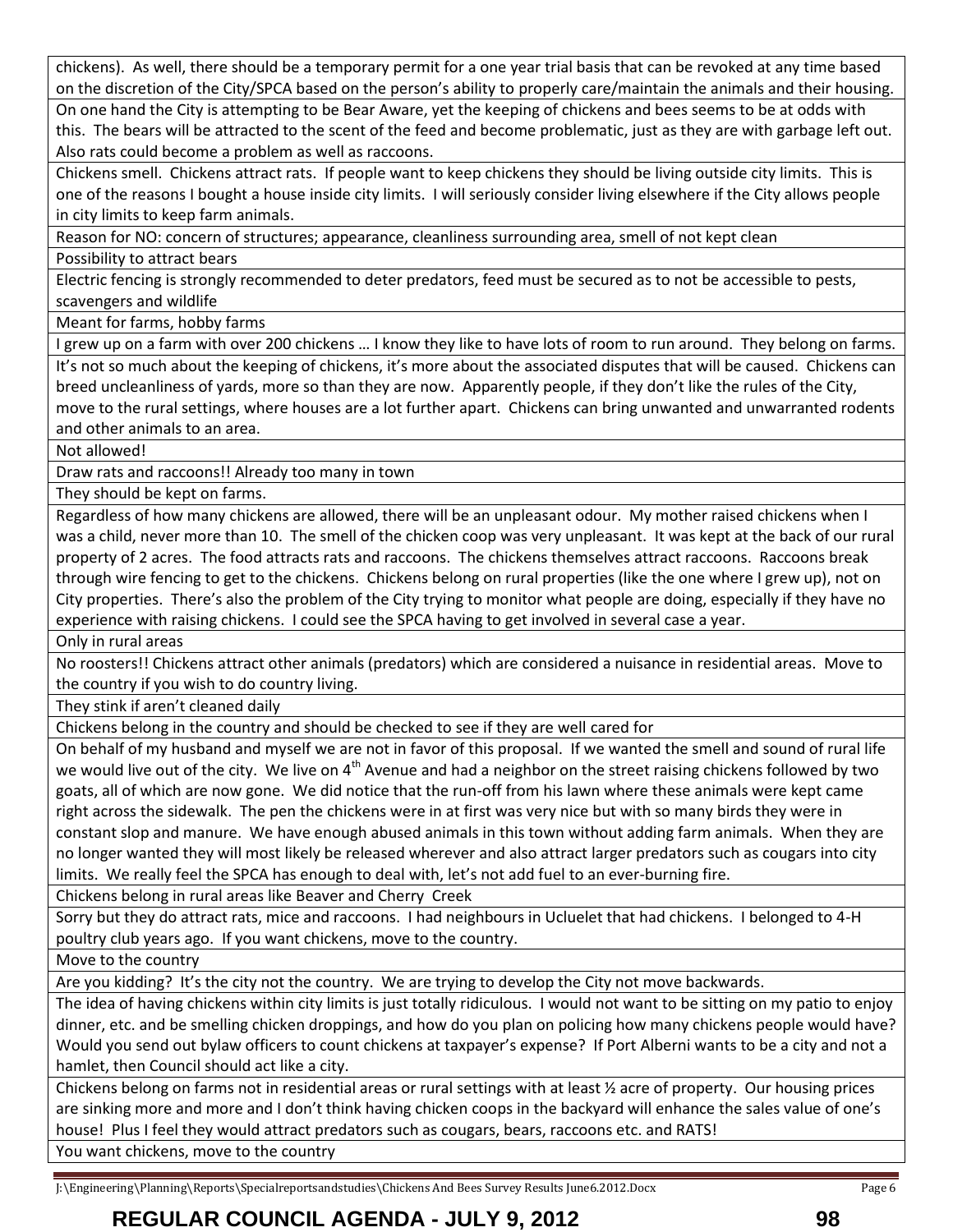No chickens allowed within city limits, regardless of who is trying to apply pressure on current Council, in short purchase your city eggs from a retail outlet or drive to outlets outside the city!

Rural only

Chickens are noisy and will create problems with neighbours. If you want chickens move outside the city limits – lots are too small in town. Only suggestion is they could be allowed with minimum lot size, say half acre or so.

Immediate neighbours should be able to veto, there is sufficient outskirt farm worth property available to raise chickens in. If someone plans on chickens they should be living in those areas.

If people want chickens, they should live in the country where they are welcome!

Depending on the number of chickens they can be noisy even without a rooster. Also chickens can develop diseases and what then to do with a diseased chicken?

Chicken food spilled will bring rats and other rodents

Chicken feed attracts rats, mice, raccoons and birds. Our area of town already has a very big population of raccoon, and we do not put any kind of food out.

With chickens it brings rats

Afraid of the noise

With the new garbage cans, it should help to keep the bears away from our homes, so why would we want to bring in chickens for them to eat? Also, we have enough raccoons in the city now without adding chickens.

Chickens should be kept on farms outside of residential neighbourhoods. It is very annoying to have to listen to them laying eggs several times a day.

Our town is looking unkempt and is a disgrace compared to our neighbouring communities, let's not make it any worse by having chicken shacks everywhere. Maybe send a delegation to Qualicum, Parksville, Courtenay and Campbell River to see how they budget for beautification of their cities.

No to chicken and other livestock … they attract rats, perhaps bears also

Noisy, smelly

Chickens should be on a farm. It will bring predators around and could be a hazard. If you want to farm, buy a farm.

I grew up on a chicken farm. Where there are chickens there will always be rats, noise, smells – and their presence will attract small predators like raccoons, and larger ones like wolves and cougars.

Chickens should be on farmland or acreage property, not in residential areas

Residential areas should have people as residents, not chickens. People live in the City to avoid animals. There are enough problems with dogs in the City and not many respect the bylaw of picking up after their dog.

No chickens they smell it's smell a off in town here.

They are too smelly … I lived beside a place that had chickens previously and it was unbearable… especially in the summer time … I wouldn't like it again …

At a time when we as residents have to contend with roaming dogs and cats – wildlife getting into our yards, sheds, garbage, compost etc. – how much more trouble and discomfort must we be subjected to. I know first-hand how noisy and smelly chickens are. Keep them in rural settings.

Chickens belong on a farm

Roosters at 5am? No Way!

This is supposed to be a City for human beings – not a barnyard!

Strongly against keeping chickens on residential property in PA, city limits. Will attract bears/cougars/dogs to pens, especially greenbelt access. Free range products sold locally already, giving "true farmers" much needed livelihood. "Hobby farmers"/teaching children responsibility via chickens in pens should NOT BE ALLOWED on residential properties in city limits. We chose to live within city limits for a reason, including City bylaw, green space etc.

They should be kept in the country, outside city limits. What about the waste in people's yards? Attraction of rats and other unwelcome pests? What about disease control? Avian flu? Who will monitor all of this? I just don't see it being a healthy choice for city limits. People don't even clean up their yards with one dog or cat. Imagine what a yard full of chickens will look and smell like. I think you are just asking for trouble.

They are noisy and smelly and attract flies

Along with chickens we now have six ducks wandering around the neighbourhood. People seem to push the limits. I think chickens in city limits okay on properties of 1 acre or more and then only 4-8 birds.

Who would monitor the health issues, selling of eggs, storage of chicken feed, disposal of chicken waste? There are lots of concerns re smell, attraction of wildlife, rats etc.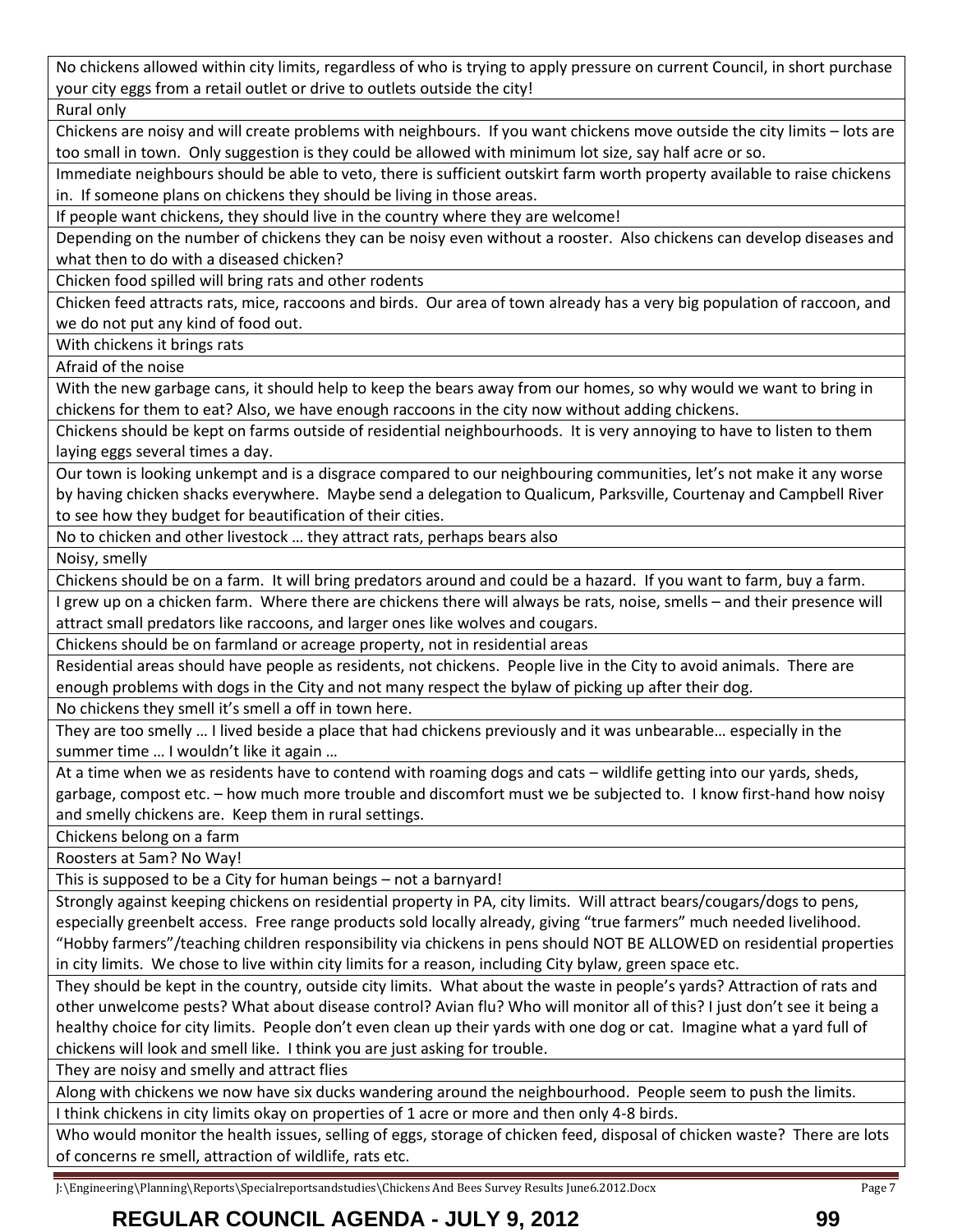There are enough problems with people not looking after their dogs and cats, chickens belong on a farm in the country. I think this is an excellent option that allows residents to produce and eat locally, as well as an excellent educational tool.

No roosters

Must be free range confined to year yard. Coop kept clean and free of lice. Coop must be protected against predators. Chickens should be fed grain, fresh water and whatever else is proper for them to eat.

Fresh eggs

Should be kept penned not running free

Keep clean

No killing chickens. That is not right!

No roosters

Valuable for food production

Strict bylaws on cleanliness/noise/quality of life for chickens should be enforced. I completely encourage this – if Victoria can do this then Port Alberni should too

No roosters. There are many benefits to keeping chickens. Fresh eggs, fertilizer. The many benefits of animal husbandry.

Main issue is treatment of chicken manure. It can be great for gardens but it must be handled properly or smell! Secondly, BEAR AWARE with chickens – structures must be bear proof!

To be contained in rear yards only and no roosters allowed

Wonderful, productive pets

No artificial light emitting from enclosure/hutch. No odours. No roosters. Must be enclosed in rear yards only.

No roosters. Hens should be provided with appropriate predator-proof housing. City of Vancouver guidelines re square footage requirements should be followed.

Should be kept in a sanitary manner.

No roosters

Keep them in backyard (not front)

Great idea it would need to be monitored as not to devalue other properties. Chickens do smell and would affect asthma sufferers. Larger lot should be able to have more chickens as opposed to smaller lots like the 3<sup>rd</sup> Avenue areas.

Raising chickens or rabbits should apply only to those having a large lot.

So useful

1 rooster per 10 hens

Progressive, forward-thinking step towards sustainability food and fertilizer

Must be kept in a confined pen area to keep them within their own yards

I worry about whether or not this would encourage mice or other animals to visit if the neighbours did not keep up with clean up after these chickens. But I still think it would be great if people could have fresh eggs.

These are not domestic animals

I feel that keeping chickens in yards will bring the property values for surrounding homes down. It would most likely be messy looking and smell.

No – No – No What do they do with the manure – they draw rats. The bears and raccoons will come for dinner.

Invitation for cougars!

People should live in the country.

If we allow chickens then what stops people from having any type of barnyard animal. Other concerns are smell,

disease, waste, predators (ie. Cougars) and lower property values in a town that already suffer from low property value. Chickens are meant to be free range on a farm not in coops in the middle of the city.

I am not against the keeping of chickens, but they should be on larger lots outside of condensed residential boundaries, to cut down on noise and attraction of rats.

Chickens attract and bring bears, cougars and raccoons to all city properties.

The strong smell of chicken droppings. Some people will exceed the amount of chickens allowed. Chickens will add to the problem of attraction of bears which could lead to more bears being shot, also increase the raccoon problem which is already bad. What will be next in the City? Pigs?

When a hen lays an egg they cackle loudly in celebration or astonishment – in either case they can be heard at least a block away usually early in the morning! Grain for chickens – either in pens or free range is an open invitation for rats! I

J:\Engineering\Planning\Reports\Specialreportsandstudies\Chickens And Bees Survey Results June6.2012.Docx Page 8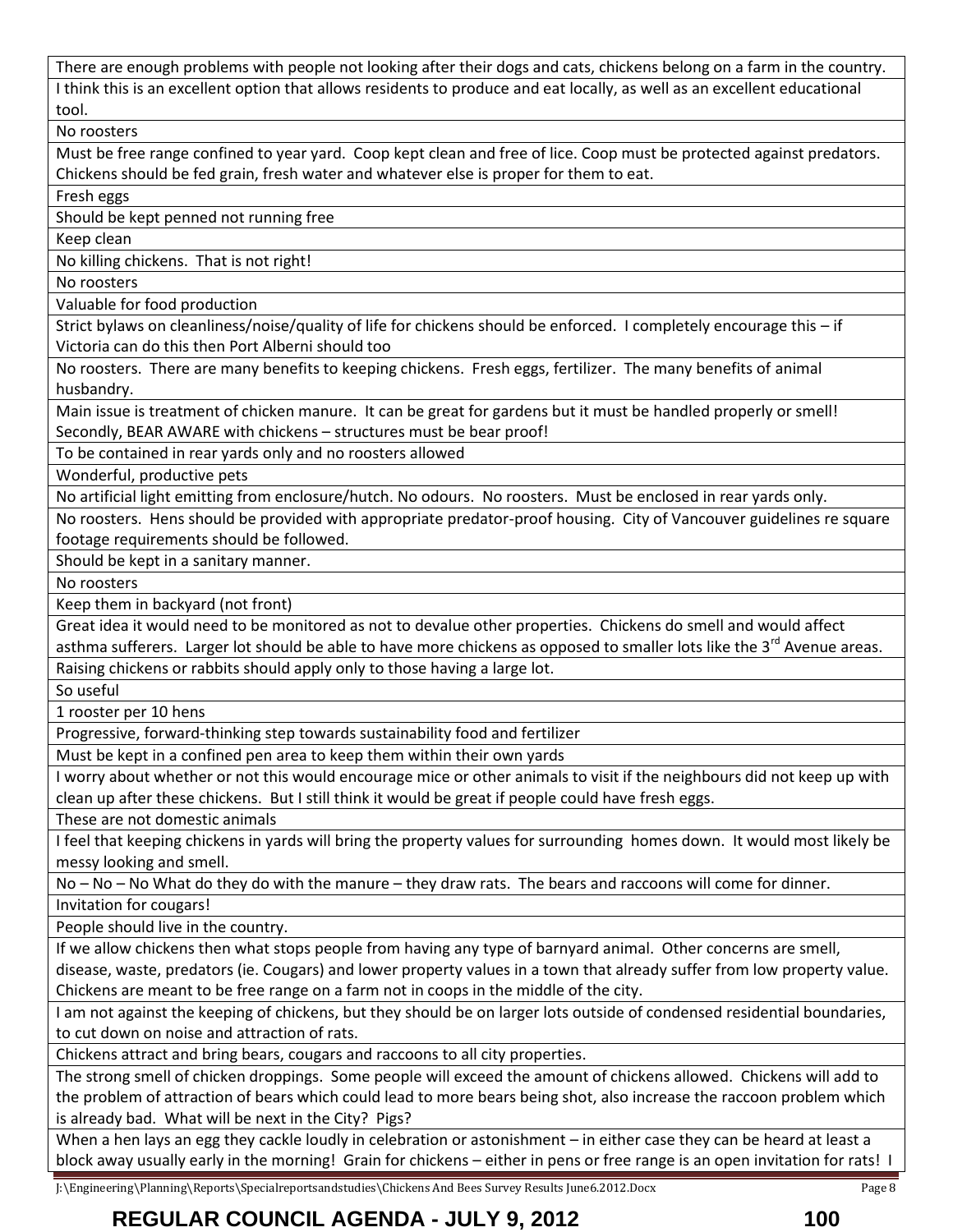raised chickens for years in my youth.

I have the following concerns: nuisances such as odours and noise. Animal Health and Public Health – poultry can be a source of disease and require health management and veterinary care as well as basic biosecurity measures to minimize the occurrence and spread of disease. Attraction of predators and pests such as rodents, flies, stray dogs, raccoons. Trespassing – chickens at large. Food Safety – unregulated sale of eggs, slaughter of animals and disposal of dead animals. Animal Care – poultry need proper shelter, water and adequate space to stay healthy. Manure must be disposed of in a safe and environmentally responsible manner.

Attract cougars!

If one would like livestock, move to the country ….

Please keep chickens out in the country where they belong. We have enough problems with dogs in the city! People are not responsible pet owners.

The person next door to us has had them for a year and a half and the smell and noise is not something we signed up for to live next door. Outside city limits I have no problem with, but in city limits it could just turn into a big problem that the bylaw enforcer doesn't have the time to deal with.

Chickens must be kept in owner's property at all times and all coops should have to be well built, predator proof and inspected. Then there's the issue of the cleanliness of the coops if the owners don't keep up on regular cleaning which the smell could be very offensive to neighbouring houses with prevailing winds. We have to take into consideration all the irresponsible pet owners that are already in the valley which already burdened our SPCA so how are we going to cope when half the town gets into backyard chickens and they start getting out and running wild. Like on the farms when you have animals they will draw in more predators of all sorts so keeping a clean coop is very important and in order to do that you have to have a concrete floor so the coop can be properly cleaned and disinfected if need be to keep down offensive odours as well as disease as chickens tend to be susceptible to various diseases if not cared for properly. Then there is the issue of when the chickens quit laying eggs and people don't have that part figured out or don't have the heart or skills to turn into dinner. We're all for being more self-sufficient but does the general public have responsibility to be able to achieve this and keep harmonious living between neighbours, we don't think so. As much as we love the idea and would probably like to get a couple ourselves, we believe the bad apples will outweigh the good ones like wood burners so we have to vote NO.

No roosters

Backyard, close to property line (backlane)

No roosters

As long as the coops and runs are kept clean I see no problem in having chickens in yards

Keep excrement within chicken enclosure. Chicken feed kept in animal proof containers (ie. Raccoons, dogs, bears etc.) Good idea

Yes. Chicken coops should be secured from dogs, bears, etc. They may require an electric fence it in a neighbourhood where bears are known to frequent. People should be knowledgeable about the care of chickens.

Chickens are great bug control (slugs, woodbugs etc.) They are calm and quieter than most people's dogs. They provide a great source of nutrition, at a substantial savings compared to store prices. They provide nutrients to the garden via their waste. In a properly prepared yard, they do not attract predators.

I would like to be able to keep a few egg laying chickens one day.

Neighbours should be agreeable, no roosters. If the chickens are being neglected or unkempt then some contract number to have those issues addressed. I choose 4 to 10, but I think 4 to 6 is appropriate.

Within your own property line.

Great family project – old-time values worth holding onto, in this case.

Everyone should have the right and opportunity to raise chickens for egg production and for meat, in these days of economic recession, especially. Families should have freedom to provide for themselves as best they can, in ways that suit them, as long as causing no harm to others, or to the chickens. Provide health and safety info (for the chickens themselves) to avoid cruelty (by lack of proper knowledge). Organic methods must be the rule, for the safety of the community.

No roosters please

Hens only

No roosters

People should be able to complain and have follow-up by the City if people are keeping their birds in an unhygienic way,

J:\Engineering\Planning\Reports\Specialreportsandstudies\Chickens And Bees Survey Results June6.2012.Docx Page 9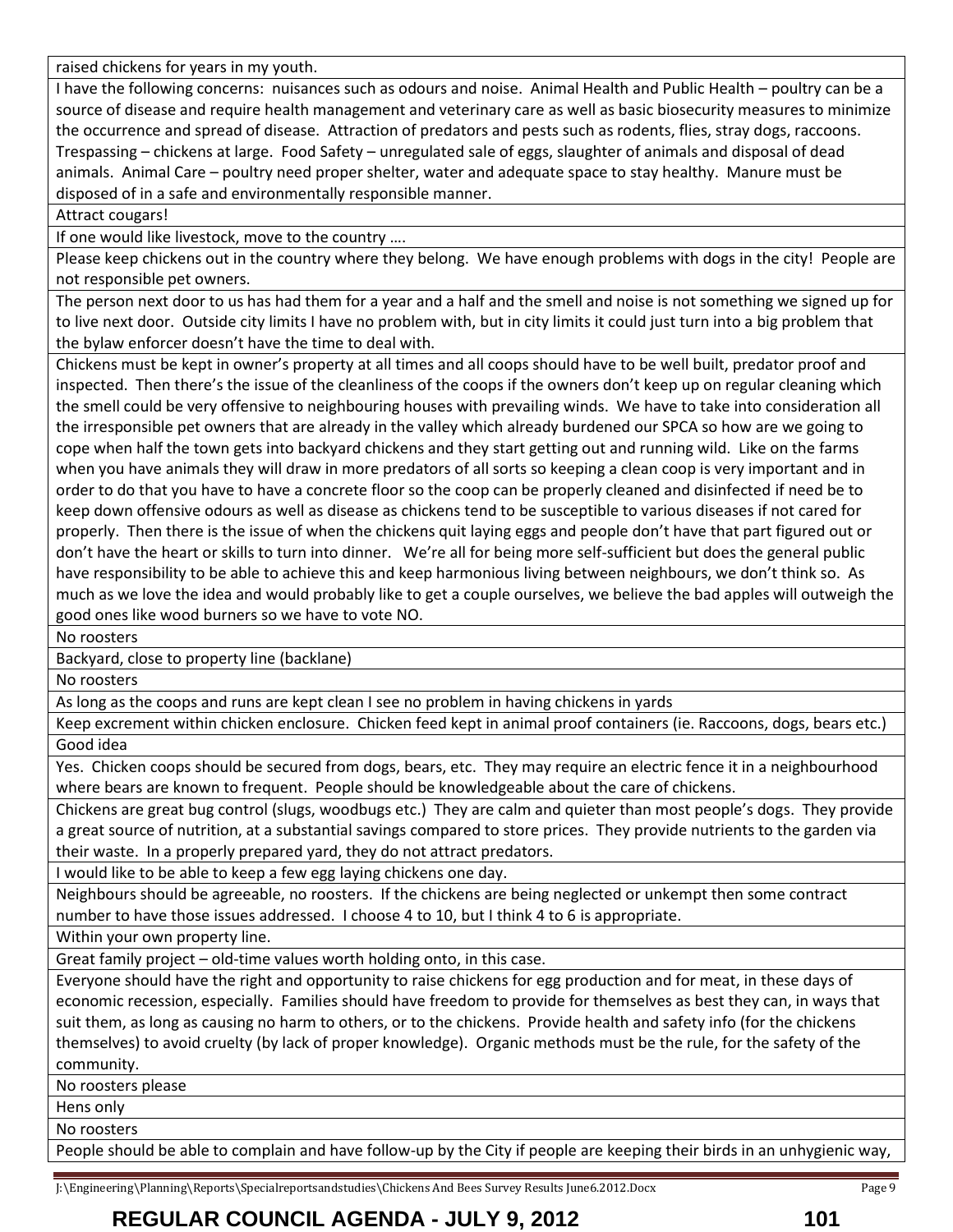or cruel.

No roosters!

Knowledge of the keeping of these chickens is essential therefore tests or accountability must be monitored.

Owner be required to handle manure in such a way as to suppress odour – especially in warm weather.

Must be contained in a proper pen.

No roosters

Should only be on double lots or larger pieces of property and in the more "rural" part of the city (on the edge of greenspace as well)

As long as there are no roosters and the chickens are egg layers only it should be fine

Chickens eat plant and animal pests. More chickens ban herbicides and pesticides.

They should be allowed along fences for shade purposes but kept away from neighbours' houses.

Owners must be diligent in keeping chicken coops clean. No more than 6 chickens per property (depends on the size of the property).

Keep on own property. Droppings for fertilizer

Should have large enough area for the animals needs/comfort. Proper neatness should be required. Animal authorities should be included in discussion.

Never lived where chickens lived so don't know of problems with noise or smell so may change my mind!!

The number of chickens should reflect the size of the yard. Small yard = 2-4 chickens – my plan is to get two chickens once the bylaw is passed.

No roosters

Encouraging citizens to grow and raise their own food – plant and animal – is an important step in developing community resiliency.

No roosters. Is there any data on bird flu with small flocks of chickens?

No noisy roosters please!

No roosters

No roosters (rear yard)

No roosters

Great idea!

No roosters!

If complaints, inspection needed by city re cleanliness

Chickens stink unless coops are kept clean. How would that be enforced?

On farms ok but not in city

Under 4 on a single lot, 4-10 on a double lot

Large area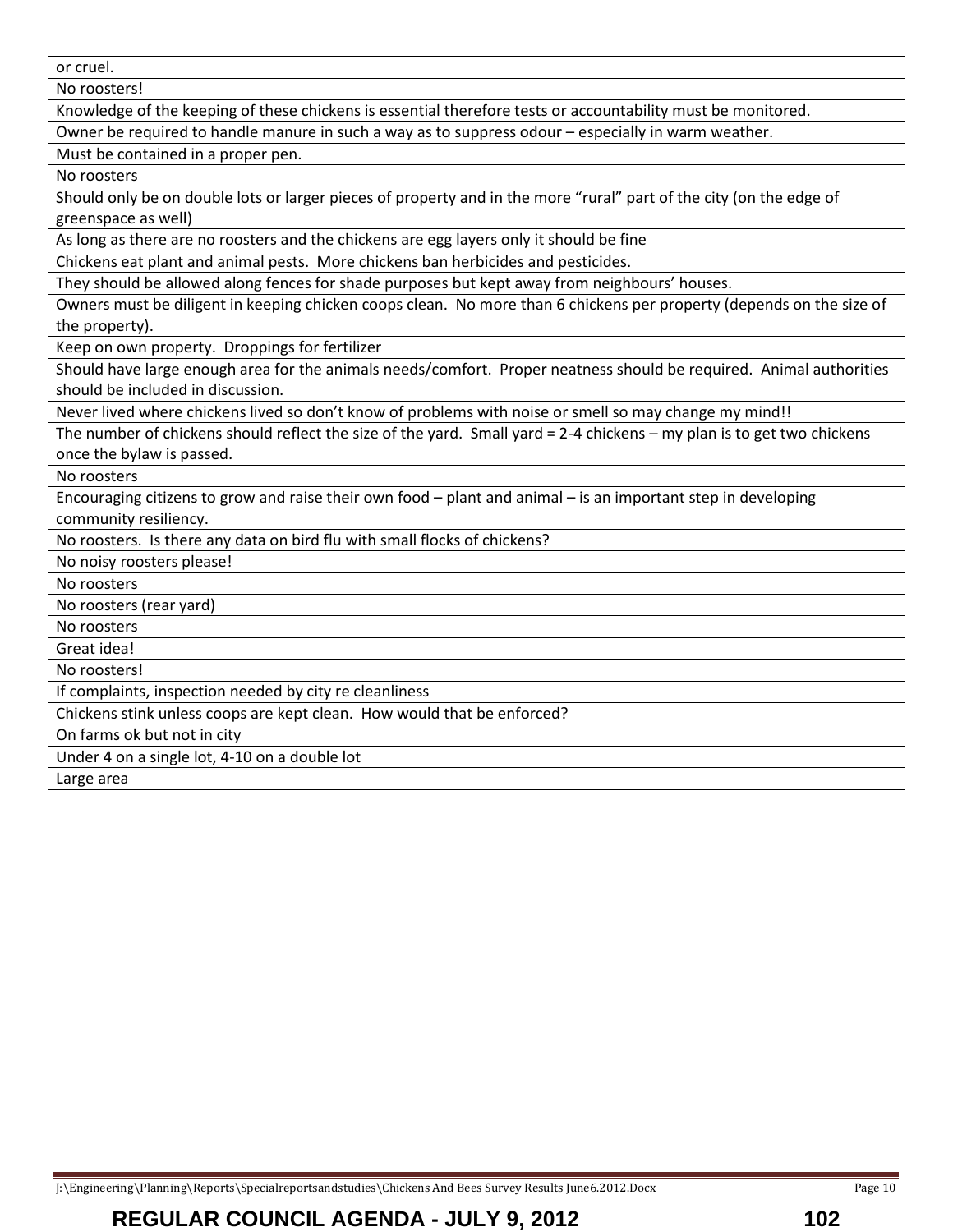|                                                                                            | Yes | <b>No</b> |
|--------------------------------------------------------------------------------------------|-----|-----------|
| 1. Are you in favour of allowing the keeping of bees on residential properties in the City | 366 | 175       |
| of Port Alberni.                                                                           |     |           |

| 2. If Yes, how many bee hives should be allowed? | 1   | $2 - 4$ | Other number        |
|--------------------------------------------------|-----|---------|---------------------|
|                                                  | 138 | 207     | Yes                 |
|                                                  |     |         | Yes                 |
|                                                  |     |         | 8                   |
|                                                  |     |         | More                |
|                                                  |     |         | 6                   |
|                                                  |     |         | 6                   |
|                                                  |     |         | Yes                 |
|                                                  |     |         | Yes                 |
|                                                  |     |         | Yes                 |
|                                                  |     |         | Yes                 |
|                                                  |     |         | As many as possible |
|                                                  |     |         | 8                   |
|                                                  |     |         | 10                  |
|                                                  |     |         | 6                   |
|                                                  |     |         | Yes                 |

| 3. What setback from property lines should be required?                           | <b>None</b>       | 1 metre         | 1.5 <sub>m</sub> |
|-----------------------------------------------------------------------------------|-------------------|-----------------|------------------|
| Not sure but it needs to be safe distance from kids and pets                      | 14                | 24              | 7                |
| Same building code for new construction as indicated in this note                 |                   |                 |                  |
| I feel 3.5 m from the property line should be sufficient. I know the bees need a  | 2 <sub>m</sub>    | 3 <sub>m</sub>  | 4.6 <sub>m</sub> |
| clear flight path and that might be difficult with restrictive positioning        | 14                | 32              | 6                |
| requirements.                                                                     |                   |                 |                  |
| Depends on lot size. I would be satisfied with a walkway between neighbouring     | 5 <sub>m</sub>    | 6 m             | 7.6 <sub>m</sub> |
| fence/property line.                                                              | 14                | 11              | 23               |
| I'd like to see a minimum lot size                                                |                   |                 |                  |
| Whatever distance is appropriate for the safety and security of the neighbours    |                   |                 |                  |
| What has worked in the past                                                       |                   |                 |                  |
| 1 m along adjacent house property boundaries. 10 m from main streets and 0 m      | 9 <sub>m</sub>    | 10 <sub>m</sub> | 12 <sub>m</sub>  |
| along alleyways                                                                   | 1                 | 6               | 1                |
| Same as house                                                                     |                   |                 |                  |
| I would take advice of similar sized communities                                  | 15.2 <sub>m</sub> | 30.5 m          |                  |
| Unsure                                                                            | 5                 | 1               |                  |
| Backyard with alleyway: 1m                                                        |                   |                 |                  |
| Don't know, but well within yard or against garage or other structure             | $1-2$ m           | $2-5$ m         | $3-6$ m          |
| Don't know                                                                        | 1                 | 3               | 4                |
| I don't know but it should be based on range of bees. Neighbours who are allergic |                   |                 |                  |
| to bees or who have children allergic to bees should not have to put with bee     | $5-8m$            | $5-10 m$        | 15-20 m          |
| hives right up against their property, or close enough to cause them problems.    | 5                 | 1               |                  |
| Because bees have a certain range I think there should be restrictions on size of |                   |                 |                  |
| property required, eg. the yard should be big enough to allow for normal          |                   |                 |                  |
| movement of bees without nuisance or health hazard to neighbours. Number of       |                   |                 |                  |
| hives should be based on size of property. Hives should be restricted to back     |                   |                 |                  |
| yards.                                                                            |                   |                 |                  |

J:\Engineering\Planning\Reports\Specialreportsandstudies\Chickens And Bees Survey Results June6.2012.Docx Page 11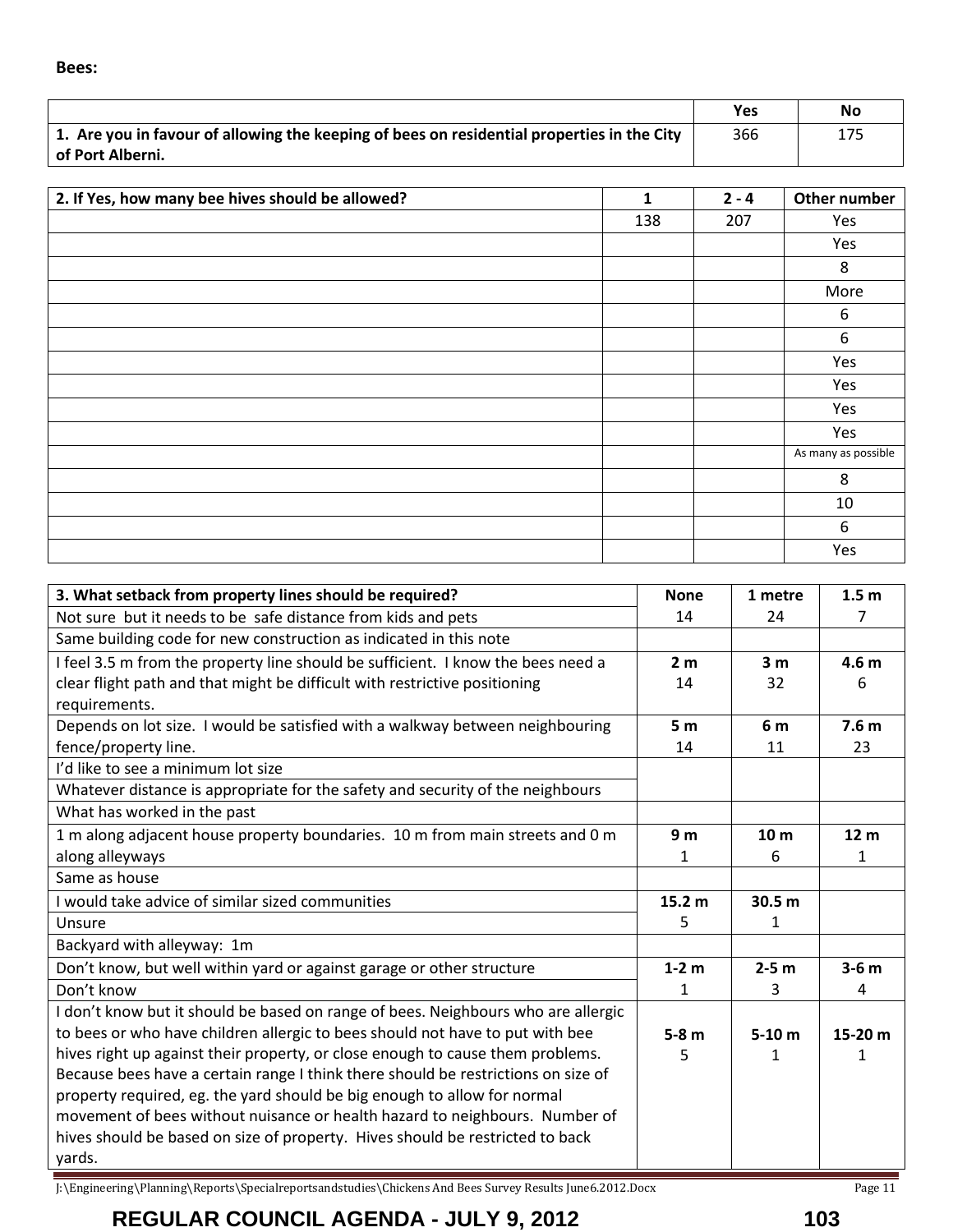| I am not concerned with bees near my own property. I suppose others who have         |  |  |
|--------------------------------------------------------------------------------------|--|--|
| concerns should decide this.                                                         |  |  |
| I am unsure of the details surrounding beekeeping, so I can't comment on             |  |  |
| setback.                                                                             |  |  |
| Don't be ridiculous same answer as the chickens also get over the rule about         |  |  |
| backyards it is needlessly prohibitive.                                              |  |  |
| No idea                                                                              |  |  |
| Normal                                                                               |  |  |
| Varies by lot characteristics                                                        |  |  |
| None on the back, 2.4 m from the sides                                               |  |  |
| I know very little about honeybees' habits so I have no idea                         |  |  |
| Keep it to the backyard                                                              |  |  |
| Backyard only                                                                        |  |  |
| Standard/minimum                                                                     |  |  |
| Minimum                                                                              |  |  |
| Same as current bylaws re: yardspace                                                 |  |  |
| Not sure                                                                             |  |  |
| As in most other communities with similar property sizes                             |  |  |
| Same as other cities                                                                 |  |  |
| Not sure                                                                             |  |  |
| As far away from neighbours as possible                                              |  |  |
| Depends on the lot                                                                   |  |  |
| Not crucial but not adjacent to schools or playgrounds                               |  |  |
| I'm sure one of several, highly paid, engineers can figure that out!                 |  |  |
| Should be discussed with your neighbours                                             |  |  |
| Not sure                                                                             |  |  |
| At least 31 m from property line. 1 bee colony can produce more than                 |  |  |
| 100lbs of honey and contain 30,000 bees!                                             |  |  |
| Should be kept as far away as possible from neighbouring properties                  |  |  |
| Max % of width $-$ say 40%                                                           |  |  |
| Same - no change                                                                     |  |  |
| Not sure                                                                             |  |  |
| As proposed                                                                          |  |  |
| Defer to City employees' recommendations                                             |  |  |
| Should be by permit with notification to neighbours as there may be someone          |  |  |
| with a severe allergy nearby                                                         |  |  |
| The front of the hive with the bee's entrance generally aligns with the flight path; |  |  |
| allow 3-6m for this side. The other 3 sides need only 1-1.5m                         |  |  |
| As determined by City staff                                                          |  |  |
| Within property lines                                                                |  |  |
| Doesn't matter to me                                                                 |  |  |
| Not so much. Doesn't really matter, I don't think.                                   |  |  |
| Property lines similar to other island towns.                                        |  |  |
| Same as for sheds, garages etc.                                                      |  |  |
| Very back of yard.                                                                   |  |  |

# **Comments:**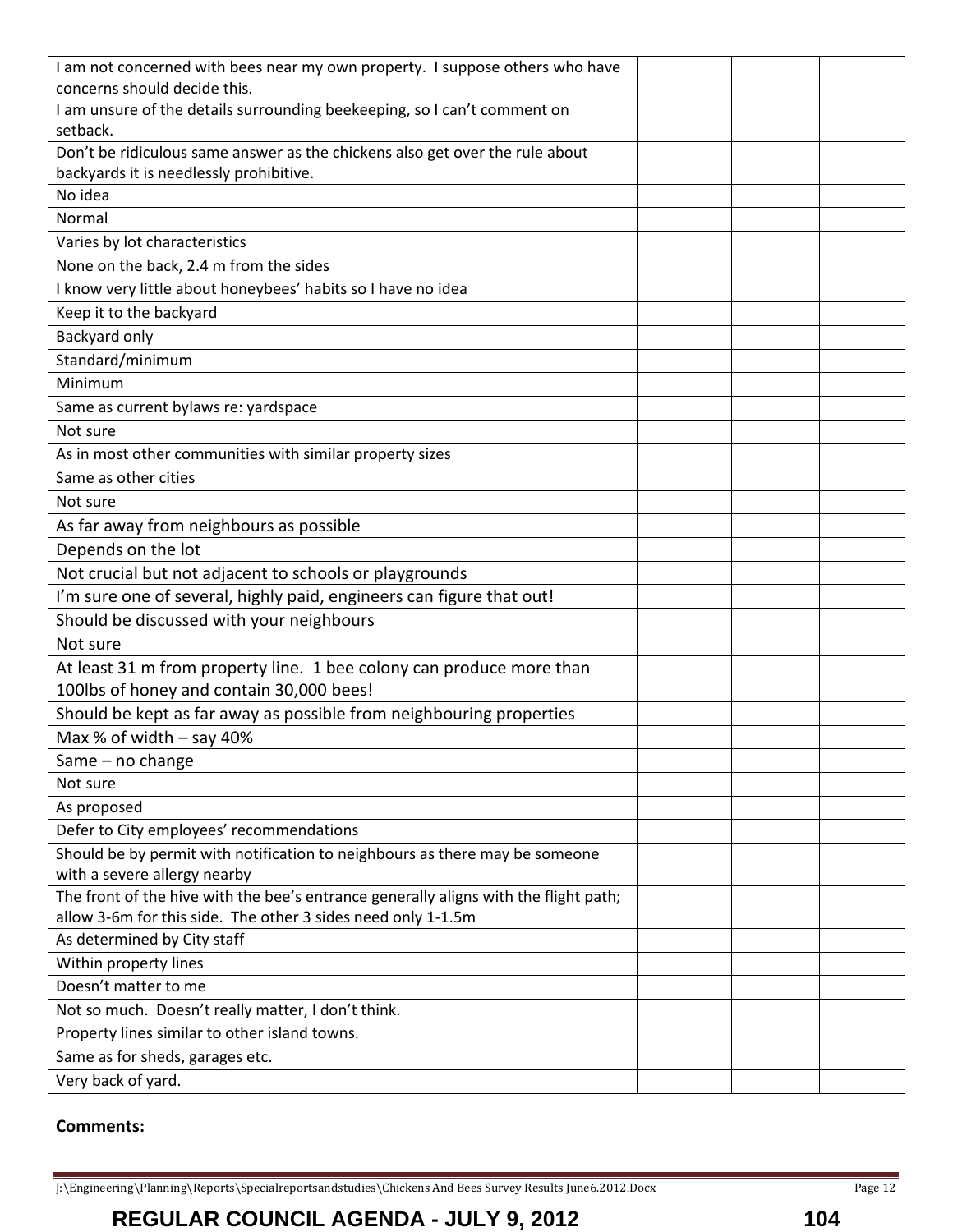The number of hives should be based on lot size.

Hire certified bylaw officer paid from permit fees. Enforce bylaws with fines where necessary.

Bear/dog proof barrier.

Proper care.

We moved into a house that had a hive. We had to take down our hedge to eliminate the bees frightening the mail and paper carriers. Actually, the bees never bothered us at all!

I don't understand why people haven't been allowed to keep them. Possibly some information as to why the bylaw was initially instilled would help educate people. Would also help combat the continuing disappearance of bees.

Will improve fruit production for everyone!

Please support bees, bee populations are down and all gardens benefit from these important pollinators.

Must not be an eye sore.

We need more of them on earth. Our fruit trees gave us virtually nothing last year. I can't imagine commercial farms. Fully support the encouragement of small scale backyard hobby farming to help deal with food security issues.

Backyard.

I said yes but I'm not sure . . . worried about problem with bears, also people with bee sting allergies. My parents had bees when I was young and I did get stung a few times though the hives were about 100 – 200 feet from the house.

Not to be allowed with rental houses – same with chickens.

Only people that have taken a bee keeping workshop should be eligible to have bees on residential properties.

Some concerns, attraction to bears?

I think it's a good idea for people to produce food at home provided we are responsible and considerate.

Urban agriculture is essential for the food security on Vancouver Island's food security crisis. Bees (pollinators) are crucial to this.

Bees are dying off and we need them, this will help to keep up population which is important for pollination etc.

This needs to be highly promoted, as pollinators are in drastic decline. It's better to have many small hives spread across the city than a few large collections for full coverage.

I would just worry about children and teens being intrigued by them and trying to go near them all the time or throwing rocks or damaging them if they were more common on properties.

I would suggest keeping two houses (24 each) of mason bees for flower needs.

Had hives next door at one time and then sting.

Bees should not be kept in residential areas.

There are enough bees out there that I have to avoid. I am very allergic to bee stings and I could die if stung.

I feel that bees belong in fresh clean air with lots of natural foods for them to do their best work. Our city lots are not large enough to house bee hives and as much talk as there is about going green pollination are higher in residential areas – plus putting children and adults at risk of being stung and having adverse effects.

Move to a farm.

Support retail outlets to purchase the required family requirements, don't bring the farm into the city or turn the city into farm land!

Again city not country!!!

Move to the country.

I am allergic to bees.

Bees do not belong in residential neighbourhoods due to their swarming habits and other dangers.

We feel there is no logical reason to allow hives to be kept in city limits. The general public has no knowledge of what it takes look after hives or any other livestock. You will have neighbours who perhaps don't get along using bee hives and chickens to annoy each other. Some of the city lots are very narrow and I can't see anyone waiting hives beside their fences. Bees don't read keep out signs and neither do bears (who are already in town after fruit that the city does not make people remove). We understand some people wanting to grow their own food supply, but it really should be a garden. Please remember these ideas come attached to living creatures that don't need to be abused by people who will quickly become bored or realize just how much work is involved.

Only in rural areas.

Bees belong on rural properties. Honey bees are actually not an indigenous bee. We already have indigenous bees such as bumble bees and mason bees which are very active in pollination. If people want bees, they should attract mason

J:\Engineering\Planning\Reports\Specialreportsandstudies\Chickens And Bees Survey Results June6.2012.Docx Page 13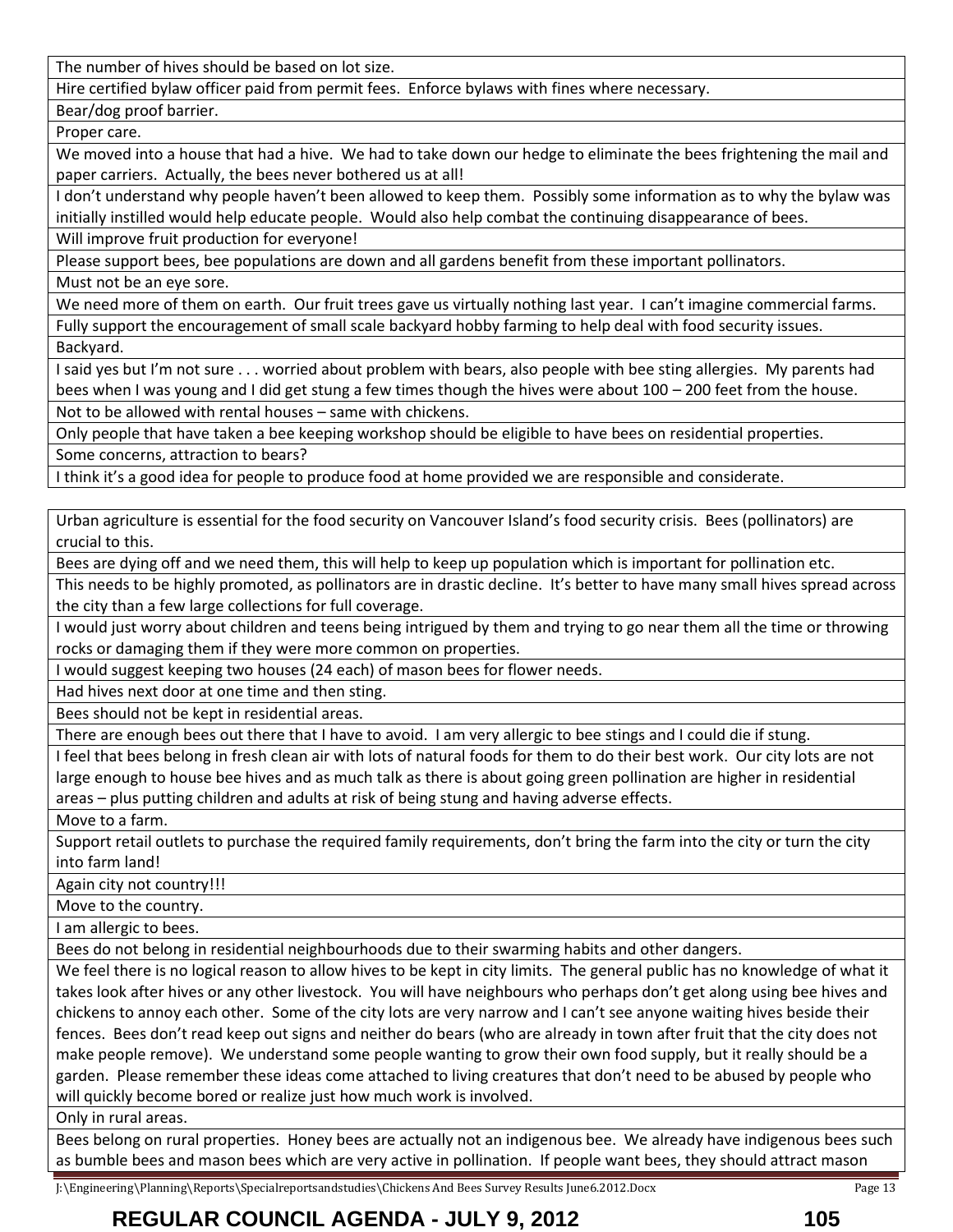bees to their property. They are harmless. A honey bee sting may cause a serious allergic reaction. Also, bees do not remain confined to the boundaries of a city yard. I believe the neighbours will inevitably have problems. Bees hives do not belong in cities.

Too many allergic reactions if stung!

Not allowed!

Very allergic, so no.

4 blocks from city residents.

Same recommendations as chickens – electric fencing is strongly recommended to deter predators, feed must be secured as to not be accessible to pests, scavengers and wildlife.

Possibility of bee stings, should be regulated and kept on acreage.

Honeybees are great to have but they swarm when multiplying and can be difficult to contain. Also the smell of honey will attract bears.

One bee sting could kill someone! Bees and their honey attract bears. If people want to keep bees they should be living outside city limits. I moved here with the intent of retiring in a town not a hobby farm which is how Port Alberni will look and smell if you allow people to turn their residential properties into hobby farms. Port Alberni cannot even endorse the bylaws it has now let alone chicken bylaws. Whatever happened to the idea of beautifying Port Alberni? This town could be a gold mine once more with retirees from the Mainland.

Beekeeping within city limits seems to be at cross purposes with the Bear Aware Program. Perhaps if there was a bylaw that the hives were situated behind electric bear-proof fencing so that the bears would not become habituated I would be in favor.

Too much risk of stings

A sweet plan

I think mason bees are best. They pollinate the blossoms of our fruit and veggies, they do not sting.

Awareness of poison – relationship. R. leteum - collecting from this plant creates toxic honey

Need bees for fruit trees

Honeybees are critical pollinators and we depend on them (and others) for the food that we grow. An excellent movie to watch about this is called "Queen of the Sun". This would be another really important move for Port Alberni food sustainability. Good work on Council for creating this survey!

Benefit nearby areas in pollination. Minimal disturbance to residential areas.

Complaints of allergies within a 2-block radius means you cannot have bees

Note locations of private hives on city website, so those with severe allergies to stings can avoid them. Hives are not always readily visible.

Should look into if it would attract more bears and what should be done to minimize this

Wonderful idea

Ask 3 closest neighbours for written consent

BC Celebrates Day of the Honeybee

VICTORIA: Honeybees may be tiny creatures, but their work has a big \$200million impact on farming in BC. That's why the Province is declaring May 29 Day of the Honey Bee in BC, announced Minister of Agriculture Don McRae today in the Legislature. Honeybees have been an important part of BC agriculture since they were introduced to the Americas by European settlers hundreds of years ago. Today, honeybee colonies remain critical to many of the crops BC rely on for food, such as tree fruit, berries, and canola, and their impact on the economy is impressive:

1. Approximately \$200 million in agricultural production is dependent on honeybee pollination every year in this province. Across North America that number rises to \$16 billion per year.

2. An estimated 30,000 honeybee colonies are contracted to pollinate food crops on BC farms every growing season.

3. Pollination activities are worth approx. \$2.4 million annually to BC beekeepers.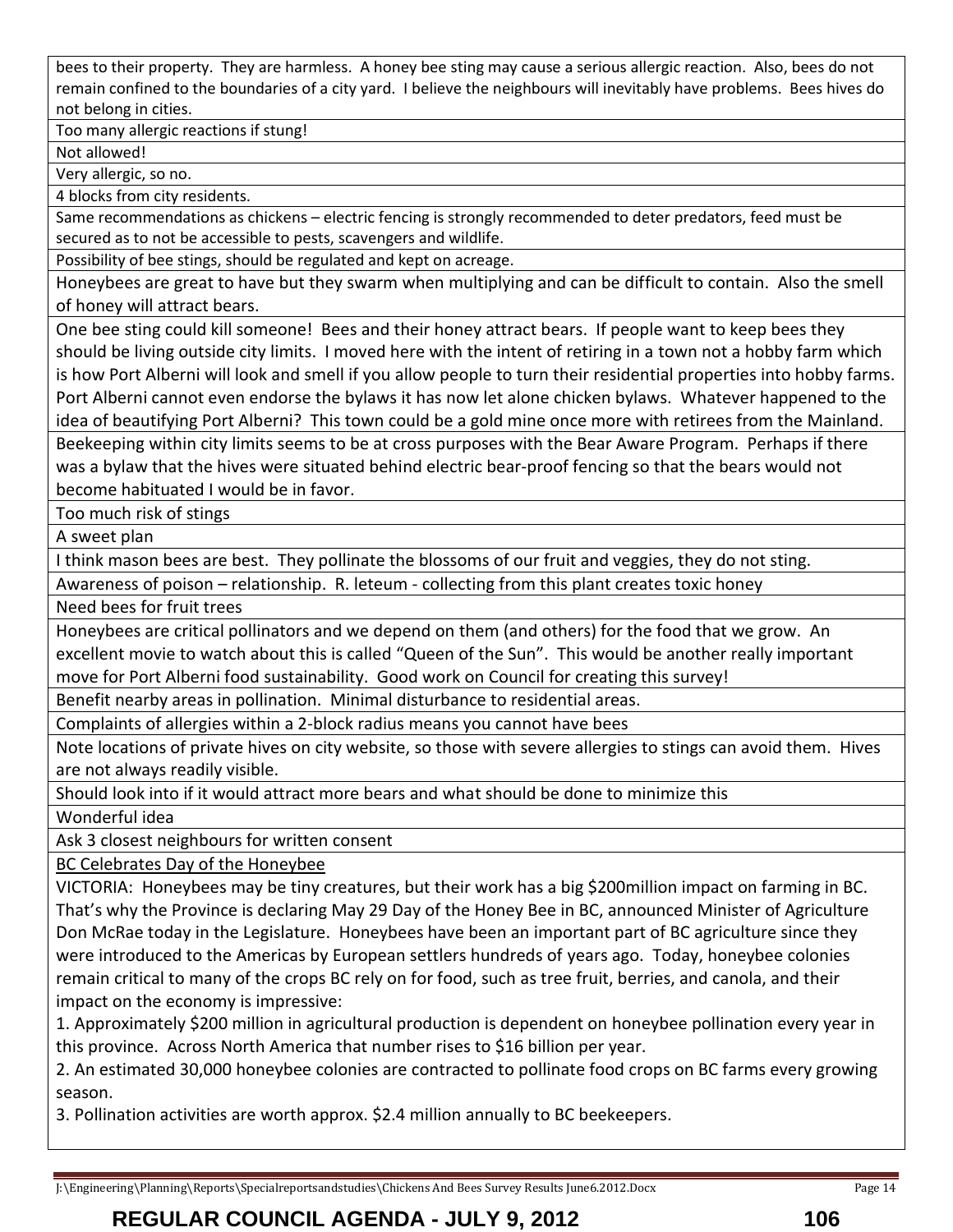Day of the Honey Bee recognizes how beekeepers and the Province are working together to continue to improve agricultural production and stabilize the agriculture industry. It also acknowledges beekeepers' efforts to protect their colonies from environmental conditions and diseases that can affect honeybees.

Communities and provinces across Canada celebrate Day of the Honey Bee on May 29 each year in tribute to a famous beekeeper in history. On May 29, 1953 New Zealand beekeeper and mountaineer Sir Edmund Hilary became the first known climber to reach the summit of Mount Everest on the Nepal-Tibet border.

Quotes:

Minister of Agriculture Don McRae:

"The Province recognizes that beekeepers are indispensible to BC's agriculture industries, whether they're looking after large commercial operations or backyard colonies. Our ministry, Animal Health Lab, and bee specialists are committed to working with apiculturalists across the province, so honeybees can continue to fulfill their crucial role in farming."

BC Honey Producers Association second vice president Barry Denluck:

"Although mankind has kept bees for thousands of years we have not tamed them. With increased knowledge we can learn to live alongside all wildlife. The BCHPA is proud to support Day of the Honey Bee initiated by Clinton Shane Ekdahl of Saskatoon, Saskatchewan in 2009. Beekeepers will be sharing their enthusiasm and knowledge of honey bees at venues all across the province this weekend."

Learn More: [http://www.bcbeekeepers.com](http://www.bcbeekeepers.com/) <http://www.agf.gov.bc.ca/apiculture/index.htm>

We need to do all we can to help the honeybees … especially on Vancouver Island … there should also be consideration for banning of pesticide use by the City!!

Bees are necessary for so many facets of life and not harmful in any way that I know of

Although I do not necessarily disagree, I have to ask why the need? What is the purpose, what will you do with the honey, and will you be hiring a specialist to work with these bees or is someone in City Hall going to be doing this off the side of their desk?

Property where bees are housed (hives) should have a fence around the area

Honeybees around the world are in serious decline because of unfavorable man-made environmental stress, such as electronics and pollution. I would love to keep bees at home and enjoy fresh, raw, organic honey! Honey is the natural antidote for a bee sting!

Great idea

More the better

They are on the decline worldwide and this is a great way to raise awareness and create more bees

Our honeybees are dying and we need them to help us fertilize plants and trees and for their beautiful honey!

I do agree the number of hives should be determined by the size of property. Perhaps the availability of nearby green spaces would allow additional hives.

Not knowing much about raising bees, I would be concerned of abandoned hives, disease etc. I feel it should be required to obtain a permit or license to raise bees.

I think that if you have a hive you should have to post a warning sign at your property line to alert those who may have allergies

Should only be allowed if immediate neighbours are not allergic to bees

We need the bees for our food

Sounds great to me! It helps with flowering trees and sweetening the Valley!

Conditions should depend how the honeybees would affect neighbours

Limit to one hive

Honeybees are important for pollination. We need to encourage and facilitate their proliferation.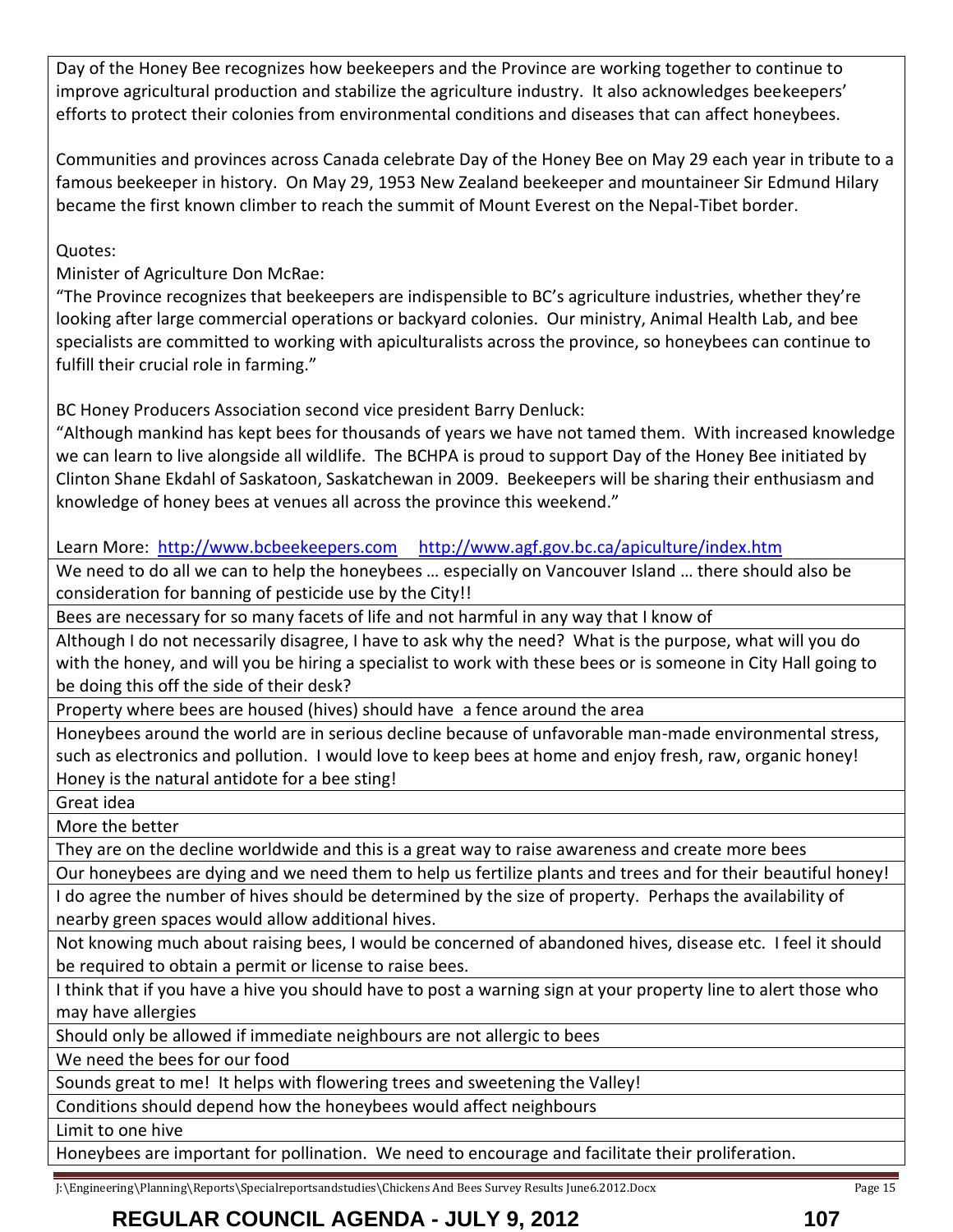Hives should be restricted to backyards. There needs to be maintenance standards of some kind that should be enforced, with perhaps an annual licensing fee to cover the cost of enforcement.

Free classes sponsored by the City and any other Government in the care and maintenance of hives and coops but otherwise just get on with it and try not to control things too much

This is a great idea

I am all in favor and think it essential to our local food production.

Great idea!!

Absolutely a great idea!

Absolutely, great idea. Glad the City is finally considering this. Most municipalities in US/Canada allow some urban bees.

I can't believe this City is just starting to do this. It's time PA joins the 21<sup>st</sup> century.

Beneficial for every tree and garden

Would be a great boost to local backyard agriculture

Another fabulous idea for our City!

When I kept bees the neighbours were delighted with the increased yield from their gardens. The hives fell victim to a garbage bear.

Since some neighbours may be allergic, information and possibly even permission should be granted by neighbours

Bees are one of the most important things in our world and needs to be looked after.

We need more honeybees as they are on the decline in the wild. Honey is delicious and the bees help propagate the wild and cultivated flowers benefitting our natural world.

I think with bees, people should have to take a small seminar on beekeeping.

I feel that bees are endangered and believe we as a race of people world-wide and especially in Port Alberni, should support our bee stocks before the critical loss of bees worldwide affects us on a catastrophic level, namely loss of life in our human population.

A wonderful idea to get food locally, good for environment.

I am so happy to hear that this is being considered. However, not being educated re beekeeping myself, I do encourage that all prospective beekeepers be taught by a professional beekeeper, and earn a certificate as one does for foodsafe, etc. Also that a protective fence (perhaps chickenwire or?) be erected around the hive to keep small pets and children away to prevent harm to either bees, kids, or pets.

Need all the pollination we can get

Plant flowers, etc that encourage the bees to stay around!

Completely support such an initiative. Some research should be done into hive design; I've been told that some are more sanitary and less likely to harbor viruses, but I have no expertise on this

Bees are very sensitive to insecticides and will travel significant distances from their hives. Some study and consideration of pesticide use should be undertaken before bees are allowed. Perhaps a trial with a limited number of hives to begin with.

Another good idea!

I find it really annoying that at the same time we are considering allowing honeybees, we can't generate enough opposition on City Council to oppose smart meters and add our voices to the UBCM call for a moratorium. Electromagnetic frequencies emitted by smart meters are known to kill bees, interfere with their ability to find their hives, and harm foliage and trees.

Also a good idea – production of honey and improving the pollination rate of flowering plants

Not be an eyesore

Immediate neighbours should be able to veto

Depends on lot size. If very large lot (ie. Veterans) number could be larger. Remember, our "food supply" depends on pollination and in the past bees were wiped out to very low numbers with pesticide use (ie. DDT) then we have other problems threatening bees from time to time. The present bee population is much too low.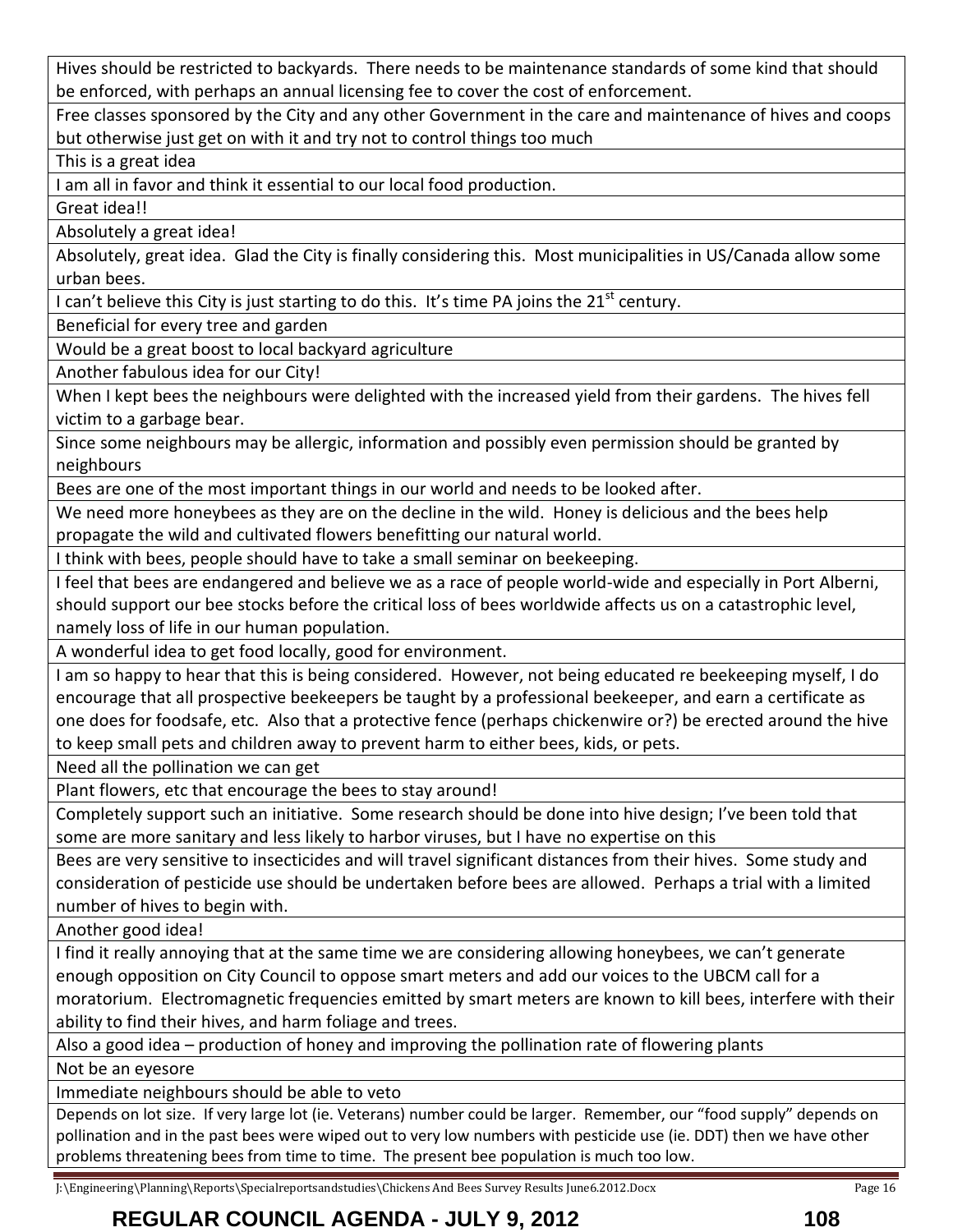Bees range about and will help with the pollination in the area around their home base.

I haven't a problem with honeybees. They are nice and aren't aggressive.

Provide honey for sale at local markets.

Would be an advantage to anyone gardening, fruit trees etc.

No bees, no food.

Valuable to fertilize garden plans and fruit.

If you planted lots of flowers and shrubs etc. the bees could pollinate therefore being useful to all and maybe go further with community gardens to help the soup kitchen feed the unfortunate. They could look after the gardens.

Strict bylaws on where bees are purchased. Some Asian varieties carry parasitic mites that can infect our native species. Otherwise I completely support this.

We should do all we can to safeguard and encourage the bees to reside in our community.

Property should have ample "hedge row" surrounding the property to keep pedestrians from inadvertently coming up to a hive without knowing, and all Langstroth type of hives should be painted a color that reflects the shape and size of a hive to prevent humans from inadvertently coming in contact with the hive.

If we lost all of the bees in the world all humans would be dead within 4 years. We need bees to provide the food that we consume. The City should coordinate a user cost beekeeping training session courses and require all new beekeepers to provide a course completion certificate prior to permitting hives on properties. Home ownership should be mandatory … etc. no renters with beehives.

Honeybees are important pollinators and are needed for the production of fruits.

Backyard only not adjoining another property (ie. must be back lane)

Should only be allowed in the larger city areas such as Upper Burde area, kept away from school areas. Strictly monitored as a lot of people have reactions to bees. Bears need to be considered when areas are applying. Great ideas but if this has to go to an expensive study then it should be cancelled due to financial situation of the City.

Important for pollination of all food that need pollinating, everyone benefits from bees, not just for the honey.

I feel that with the honeybees dying off, everything should be done to promote their viability because the earth needs them and their honey is a wonderful thing.

Visible notice that bees are on the premises

There should be a start-up fee paid to the City and the apiary should be inspected regularly to ensure they are in compliance with regulations.

I like honey just not a fan of honeybees overall. Except the homeland honey is best for the environment.

Out of city limits okay on 1 or more acres

Beekeepers and other types of farming should be kept on farm land. Away from the public. If you have allergies to bees, what then? You have to move from your neighbourhood? At least if they are kept on large acreages etc. then maybe chances of bothering people would be less.

My house does not have screens for windows and I do not want that expense, because my neighbor keeps honeybees. I have allergies to stings as well. So is there a legal liability from honeybees kept within the City limits? What have other cities/townships etc. found from their own past experience?

Again – a rural setting would be more desirable for the keeping of bees. I do not agree with this initiative! Keep bees out of town.

Bees should be on farm land or acreage property, not in residential areas.

Honeybees are great – but keep away from cities – too many people are allergic to bee stings

They should be kept on a farm or out of residential properties. Residential means residents only.

Should children (or vandals) knock the hive over, could be disastrous for passersby.

This has the potential to be unsafe

Necessary for pollination – farms, food security. Numbers must be built back up – population decimated by Varroa mite A minimum lot size should be included – eg. 1,000 ft2 perhaps minimum width would be better to allow for significant setback from adjoining lot

I understand that the bees are contained and rarely are released but for those that are allergic it is too high a risk

Any honey produced within city limits would be at high risk of contamination from unknown pollutants and pesticides used on properties where many chemicals are used for purely cosmetic reasons in gardens and yards

The only problem I have with bees is their swarming capabilities. We have had that happen many times over the years and it was difficult to contact someone to take them away

J:\Engineering\Planning\Reports\Specialreportsandstudies\Chickens And Bees Survey Results June6.2012.Docx Page 17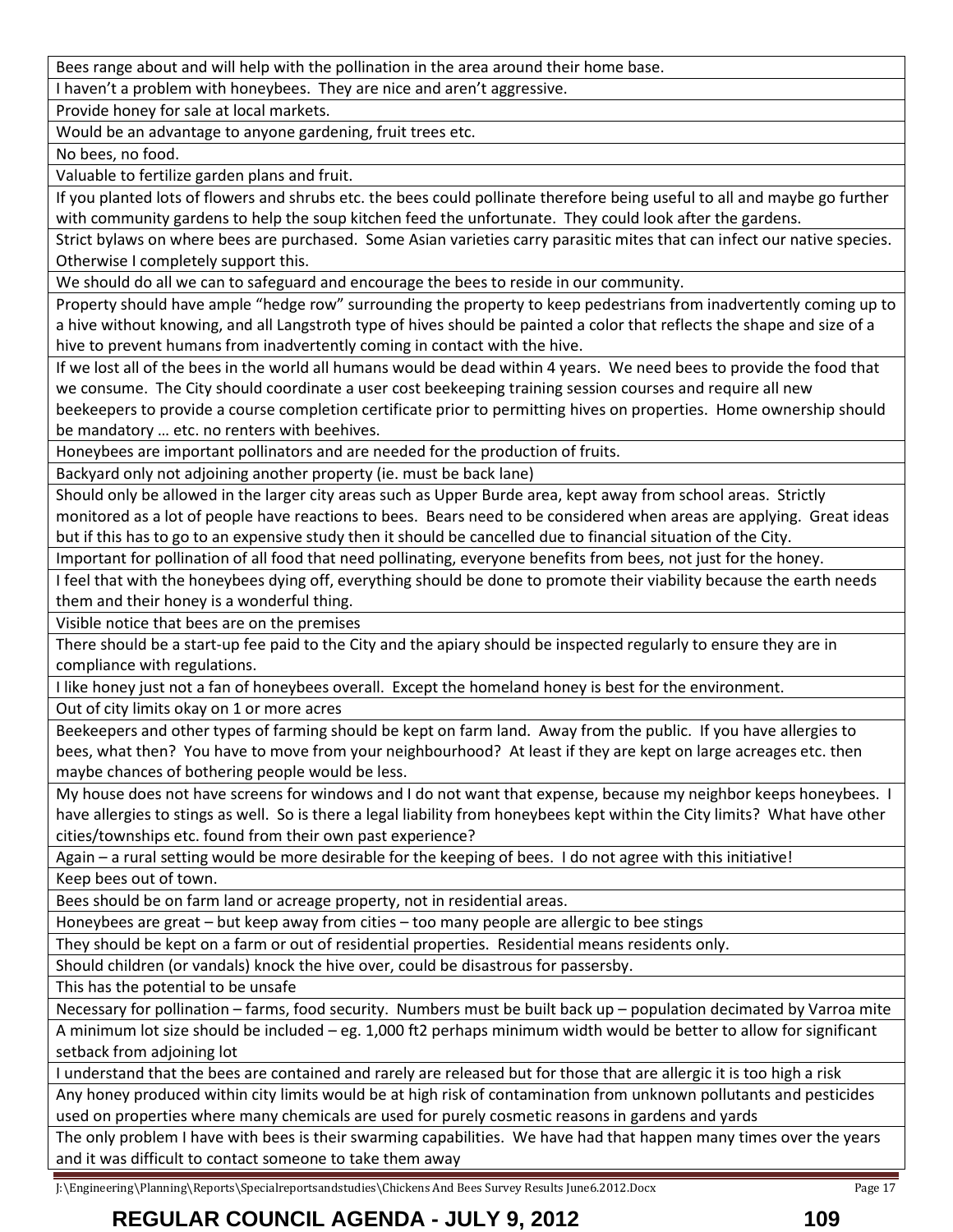We believe that there is no need for people to have bees in the city limits for a couple reasons. One reason is that we already have a bear problem in the valley due to irresponsible people with garbage and fruit trees that don't get properly cleaned up and disposed of so adding honey hives in town is like adding fuel to the fire and then the bears are going to be the ones that will pay and it'll be with their life so we believe it would not be feasible thing as it will cause too much conflict with the Bear Smart Program. Another issue is that the increase of bees might have an effect on neighbours with phobias or severe allergies which could have an effect on the balance of harmonious living amongst neighbours. In the old days people used to keep hives out in the bush so they could get the fireweed honey and there's still some remains of a cage for honey hives by Bainbridge Lake so maybe they should think old school. So we have to vote no as we believe it would upset what neighbourly balance we have left.

A lot of people are allergic to bee stings

Bees can be dangerous to other when they swarm and move to places where they are not wanted. Bees are also attractive to bears.

I have enough problems with bumble bees, yellow jackets, hornets and cutter bees on my property being close to Weaver Park.

Again another bad idea with cons far outweighing the pros. Many people are allergic . My kids can't bring a peanut butter sandwich to school buy my neighbor can have bee hives. These ideas do not serve the majority. If these ideas are allowed they shall be done so under strict rules and owners need to be aware that if there is an incident there will be consequences.

People should live in the country

Bears love honey!

I am in favour of other people having it, although I wouldn't. My only concern is will the bees stay in that yard? Or is it possible that they will also travel to mine or other yards?

I have no experience in the keeping of honey bees but see no problem having them in yards. People are always afraid of what they don't understand.

Good idea

Great for gardens and honey of course

Pollination of flowers and fruit trees is suffering badly in Port Alberni due to a lack of honeybees – we need all we can get.

Honeybees are very valuable to our environment. We are losing them at an alarming rate. This should be allowed. Bees are vital to the ecosystem. Chickens are not.

I have two hives in my front yard year the house (in Burnaby). Many kids in the nighbourhood, on both sides and across the street, including our own, play in the yard and pass through. No problems. Neighbours are generally appreciative. Cars parked in the flight path (like mine) may collect small bee droppings over time. These wash off easily. Someone else nearby has eight to ten hives in the yard with four young kids. No problems. Together we collected over 400 lbs of honey and have educated the kids and neighbours. Fewer pesticides in use now, too.

I think it is the responsibility of both the City and beekeepers to inform neighbours of the beehives, and to make sure people know the difference between wasps and bees so people aren't trying to kill the bees all the time.

Again, if in a neighbourhood that's near a bear travel corridor, then electric fencing may be needed. People who do this should be very knowledgeable about honeybees, their care, diseases etc.

As well, the honeybee is becoming endangered and we all have an obligation to ensure their survival. Our life depends on their survival.

Honeybees are excellent pollinators for various fruit trees/bushes, I am totally in favour of this.

Would it be possible for beekeepers to use someone's residential lot other than their own – with permission of property owner? As I certainly would be willing to have 1 hive in my backyard.

Care should be taken to prevent swarming

Should be on double lots or larger pieces of property and in the more "rural" part of the city (edge of greenspace as well)

Rear yard

Annual springtime inspections. No antibiotics

Keepers should have enough flowering plants to sustain their hives, particularly when children live nearby

Hives secure from bears

Reasons for this application shall be reviewed